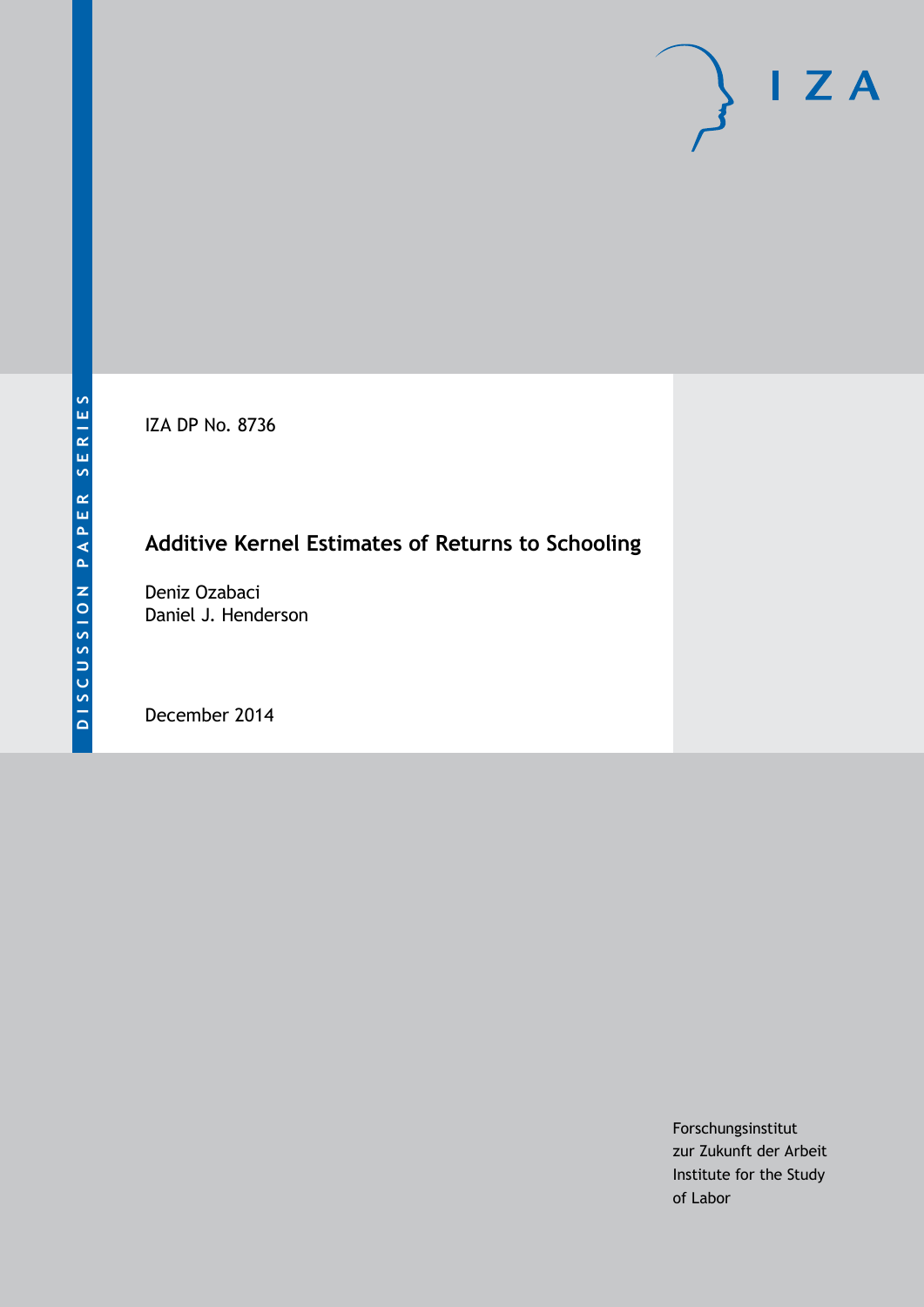# **Additive Kernel Estimates of Returns to Schooling**

## **Deniz Ozabaci**

*University of Connecticut*

## **Daniel J. Henderson**

*University of Alabama and IZA*

Discussion Paper No. 8736 December 2014

IZA

P.O. Box 7240 53072 Bonn Germany

Phone: +49-228-3894-0 Fax: +49-228-3894-180 E-mail: [iza@iza.org](mailto:iza@iza.org)

Any opinions expressed here are those of the author(s) and not those of IZA. Research published in this series may include views on policy, but the institute itself takes no institutional policy positions. The IZA research network is committed to the IZA Guiding Principles of Research Integrity.

The Institute for the Study of Labor (IZA) in Bonn is a local and virtual international research center and a place of communication between science, politics and business. IZA is an independent nonprofit organization supported by Deutsche Post Foundation. The center is associated with the University of Bonn and offers a stimulating research environment through its international network, workshops and conferences, data service, project support, research visits and doctoral program. IZA engages in (i) original and internationally competitive research in all fields of labor economics, (ii) development of policy concepts, and (iii) dissemination of research results and concepts to the interested public.

<span id="page-1-0"></span>IZA Discussion Papers often represent preliminary work and are circulated to encourage discussion. Citation of such a paper should account for its provisional character. A revised version may be available directly from the author.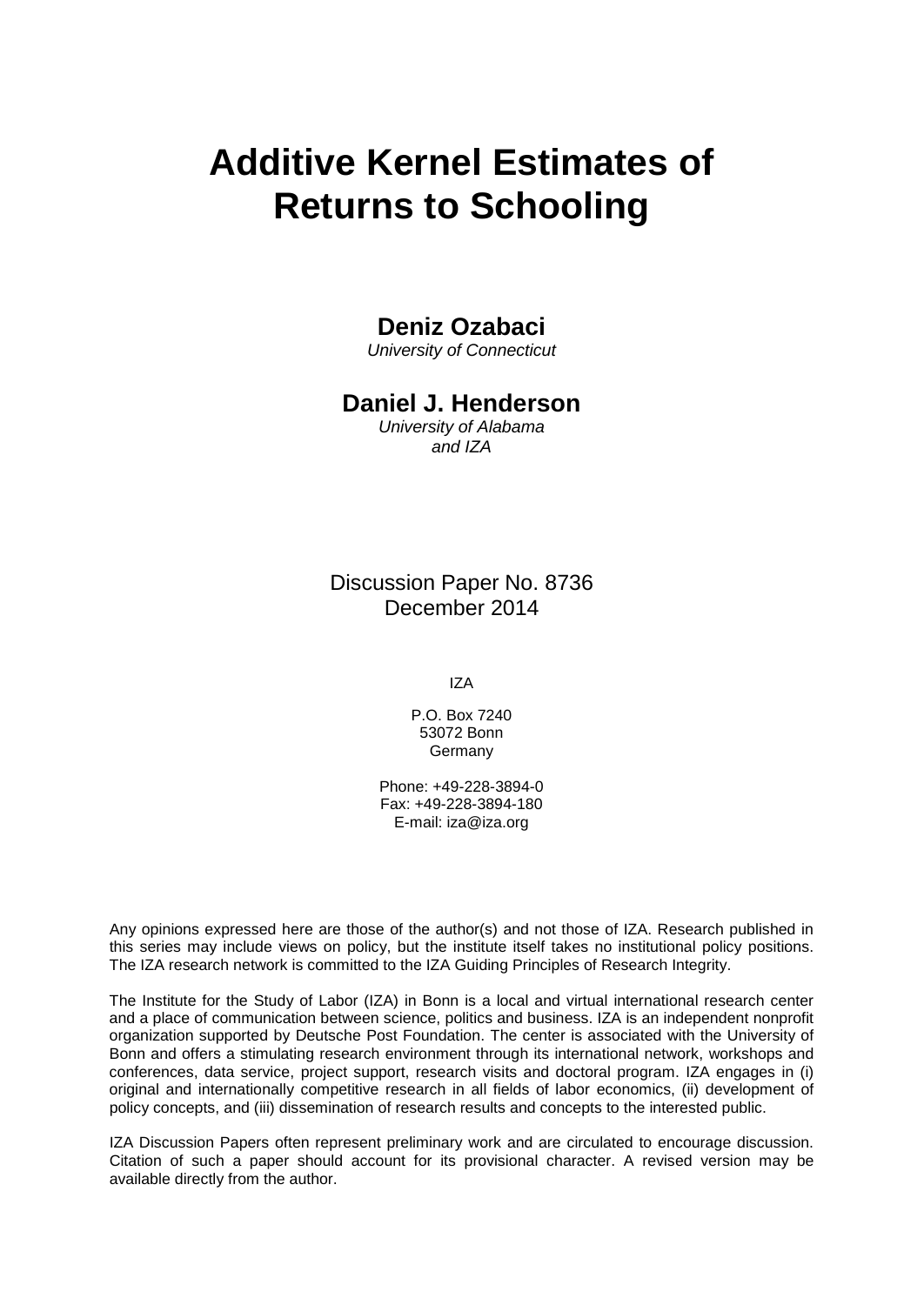IZA Discussion Paper No. 8736 December 2014

## **ABSTRACT**

## **Additive Kernel Estimates of Returns to Schooling[\\*](#page-1-0)**

In this paper, we employ a partially linear nonparametric additive regression estimator, with recent U.S. Current Population Survey data, to analyze returns to schooling. Similar to previous research, we find that blacks and Hispanics have higher rates of return on average. However, for married males, while non-Hispanic whites have lower returns on average, they typically possess the highest returns in the sample. For females, we are able to show that Hispanics have uniformly higher returns over non-Hispanic whites for the full sample. When we restrict our analysis to females whose highest level of education is a high-school diploma, we find average, but no longer uniformly higher returns. However, these uniformly higher returns resurface for college graduates.

JEL Classification: C14, J24

Keywords: additive, Mincer regressions, nonparametric, rate of return to education

Corresponding author:

Daniel J. Henderson Department of Economics, Finance and Legal Studies University of Alabama Tuscaloosa, AL 35487-0224 USA E-mail: [djhender@cba.ua.edu](mailto:djhender@cba.ua.edu)

\* The authors would like to thank two anonymous referees, Subal Kumbhakar, Essie Maasoumi, Chris Parmeter, Sol Polachek and Le Wang for useful comments and suggestions as well as participants in presentations made at the State University of New York at Binghamton, Syracuse University, the University of Alabama and at the 2011 Midwest Econometric Group (University of Chicago). The R code used in this paper is available from the authors upon request.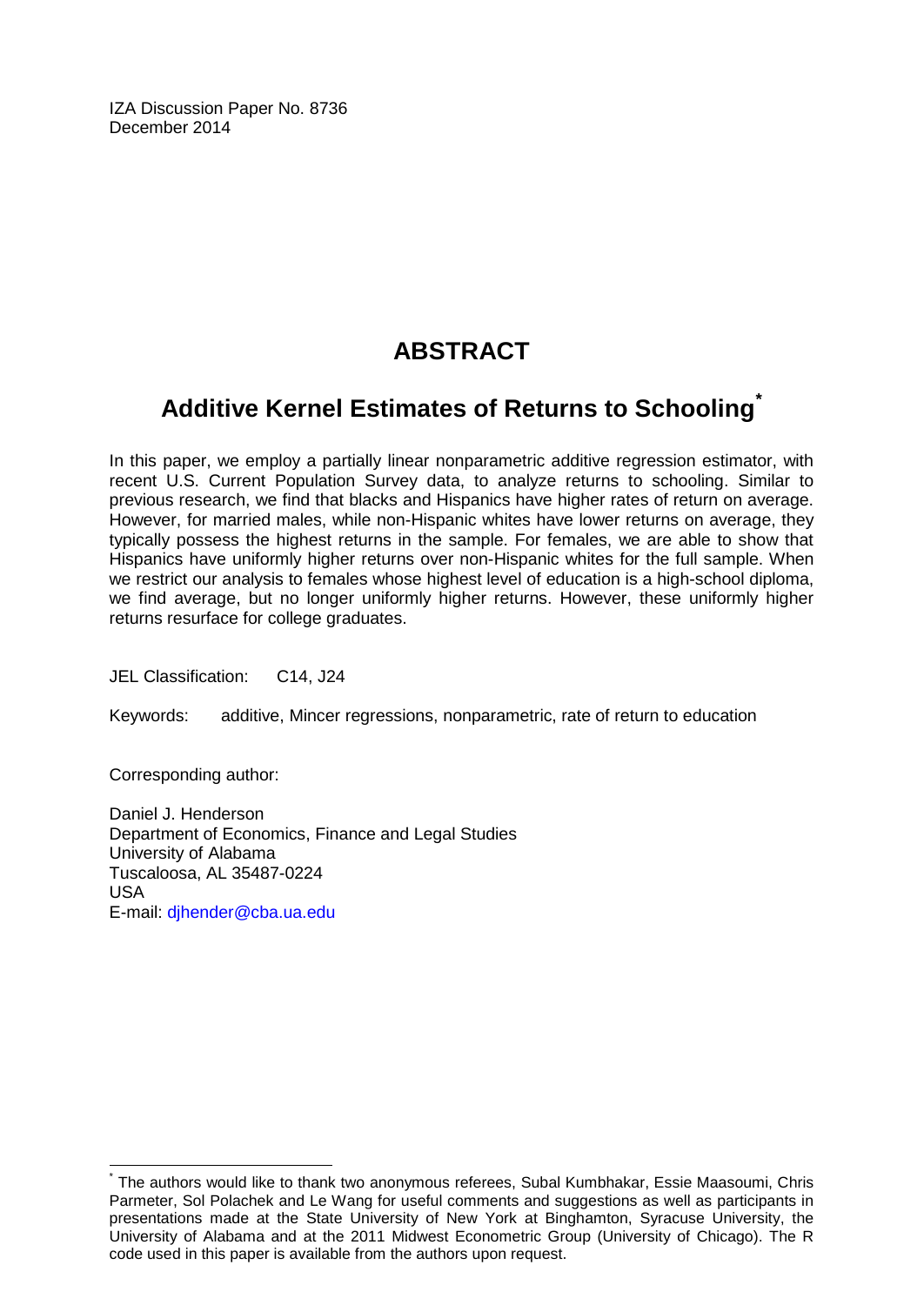## 1 Introduction

In the past four decades an immense amount of research has been devoted to the returns to schooling literature. This field is generally attributed to Mincer (1974) who proposed what is now commonly referred to as a Mincer regression model (or simply a Mincer regression). In this model, earnings are regressed on schooling and experience. The most common form in the literature includes log earnings on the left-hand-side and schooling, experience and the square of experience on the right-hand-side of the regression equation. A linear schooling variable suggests that an additional year of schooling gives the same percentage increase in earnings independent of the level of education. Sheepskin effects may be one of many reasons why this assumption may not hold true (Spence, 1973).

Many prominent authors have taken up this calling and proposed alternative models to capture possible nonlinearities and heterogeneity. Articles have proposed adding quadratic, cubic or quartic experience terms (e.g., Murphy and Welch, 1990). Considering the limitless possibilities that can be attempted, as expected, a consensus is not seen. This has led some to take an extreme stance and employ fully nonparametric regression (e.g., Heckman et al., 2008). The former estimators are believed to be inconsistent as they do not fully capture the underlying technology and the latter are deemed problematic because they do not place much structure on the function and result in too much variability.

In this paper we consider an intermediate approach. We want to relax the functional form assumptions on both schooling and experience, but we do not want a full blown nonparametric model. It is well known that nonparametric models suffer from the curse of dimensionality and a more parsimonious estimator may better explain the data.

The model we have in mind is a nonparametric additive regression model. These models allow regressors to enter nonparametrically, but separate from each other, hence avoiding the curse of dimensionality problem. However, in this strand of the econometric literature, little research has focused on obtaining the gradient of the conditional mean. In our particular problem, as well as many other problems in economics, we are interested in the partial effects.

We use the nonparametric additively separable model with interaction terms and additional linear controls to look at changes in earnings with respect to increases in schooling. This is our take on the classic Mincer (1974) model. This has been studied via kernel methods before (e.g., Heckman et al., 2006), but these methods are typically fully nonparametric and have a large amount of variability. We propose a more parsimonious model which leads not only to estimates with less variability, but also less extreme returns. In fact, we do not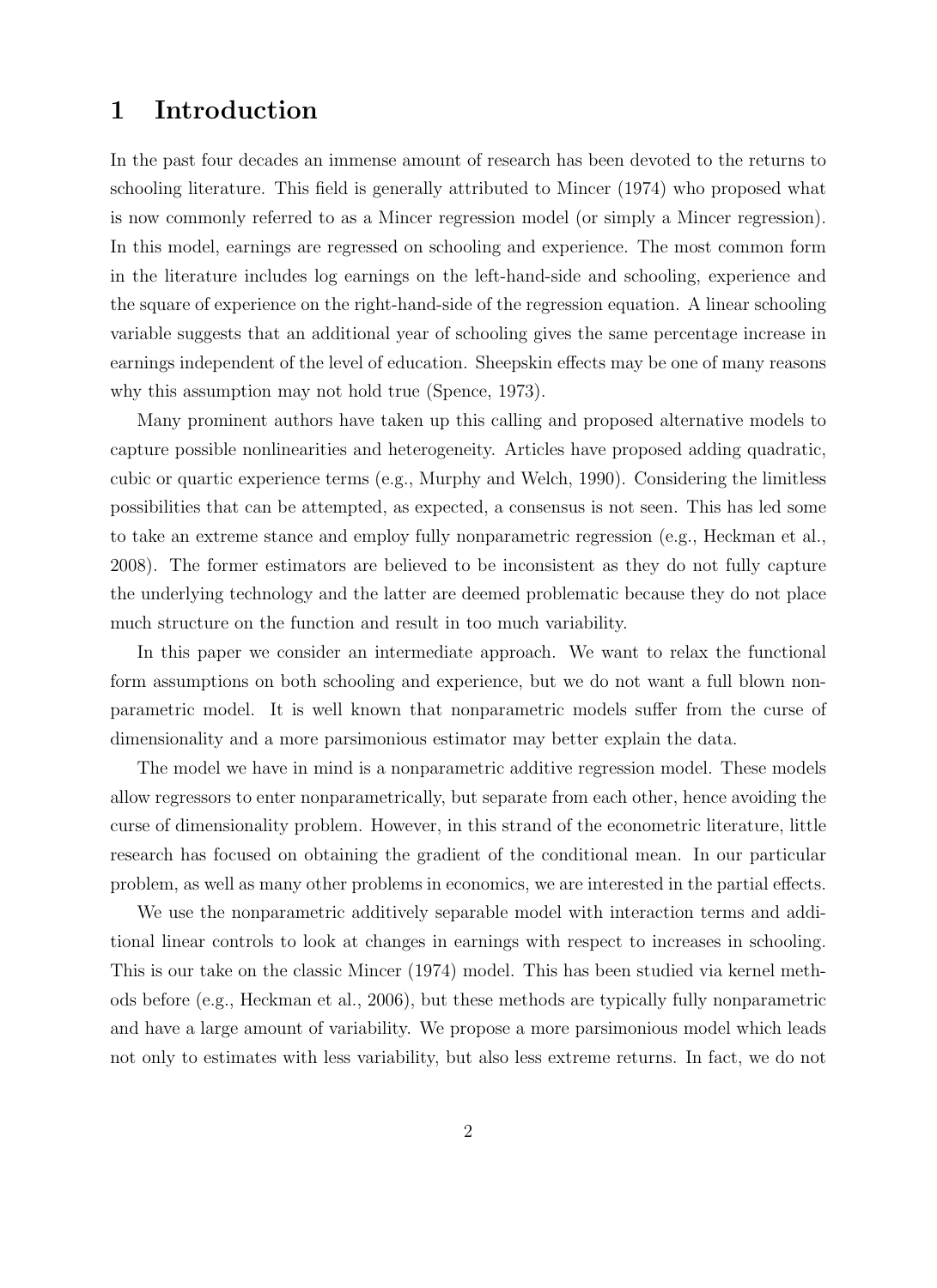find evidence of negative returns to schooling as was found in Henderson et al.  $(2011).$  $(2011).$  $(2011).$ <sup>1</sup>

Our results confirm past research that heterogeneity in returns to schooling estimates exists both across and within standard sub-groups (race, sex and marital status). We also confirm past evidence that minorities receive higher rates of return to schooling on average than non-Hispanic whites.<sup>[2](#page--1-0)</sup> However, by exploiting the heterogeneity, we are able to look deeper and find new results. First, for married males, while whites have lower returns on average, they typically possess the highest returns in the sample. Second, while minorities have higher mean returns, this may simply be a function of lower average levels of schooling. If we have a concave function (which is often assumed true for men, but not women, see Polachek, 1975), lower levels of schooling will result in higher returns, all else constant. We therefore further analyze our results by solely looking at individuals with fixed levels of education. Specifically, we look at individuals in each group whose highest level of education is a high school diploma and individuals whose highest level of education is a college degree. For example, whereas in the full sample of females (married or single), Hispanics uniformly possess higher returns to schooling (confirmed by first-order dominance tests), when we look at high school graduates, these uniform gains go away, but persist for college graduates. We further break down the results for Hispanic females based on ethnicity.

The remainder of the paper proceeds as follows: Section 2 gives a brief summary of the returns to schooling literature focusing on nonlinearities and parameter heterogeneity. Section 3 summarizes the conditional mean estimator of Kim et al. (1999), gives the gradient estimator and considers semiparametric extensions to the model. Section 4 describes the data, while Section 5 gives the empirical results. Section 6 concludes.

## 2 Nonlinearities and Heterogeneity in the Returns To Schooling Literature

It is impossible for us to summarize all of the developments in the returns to schooling literature in this paper. Those who are interested in this should consult the excellent survey by Polachek (2008). Instead, we are going to focus on past research analyzing functional form specifications and parameter heterogeneity within the Mincer framework.

Mincer (1974) himself proposed models that included higher-order terms for both school-

 $1$  For completness, we also obtained empirical results with an additive local-linear estimator which are available by request. Most of the results are similar, but we do find some differences which we report in Section [5.2.3.](#page-21-0)

<sup>2</sup> Non-Hispanic whites will be referred to as whites hereafter.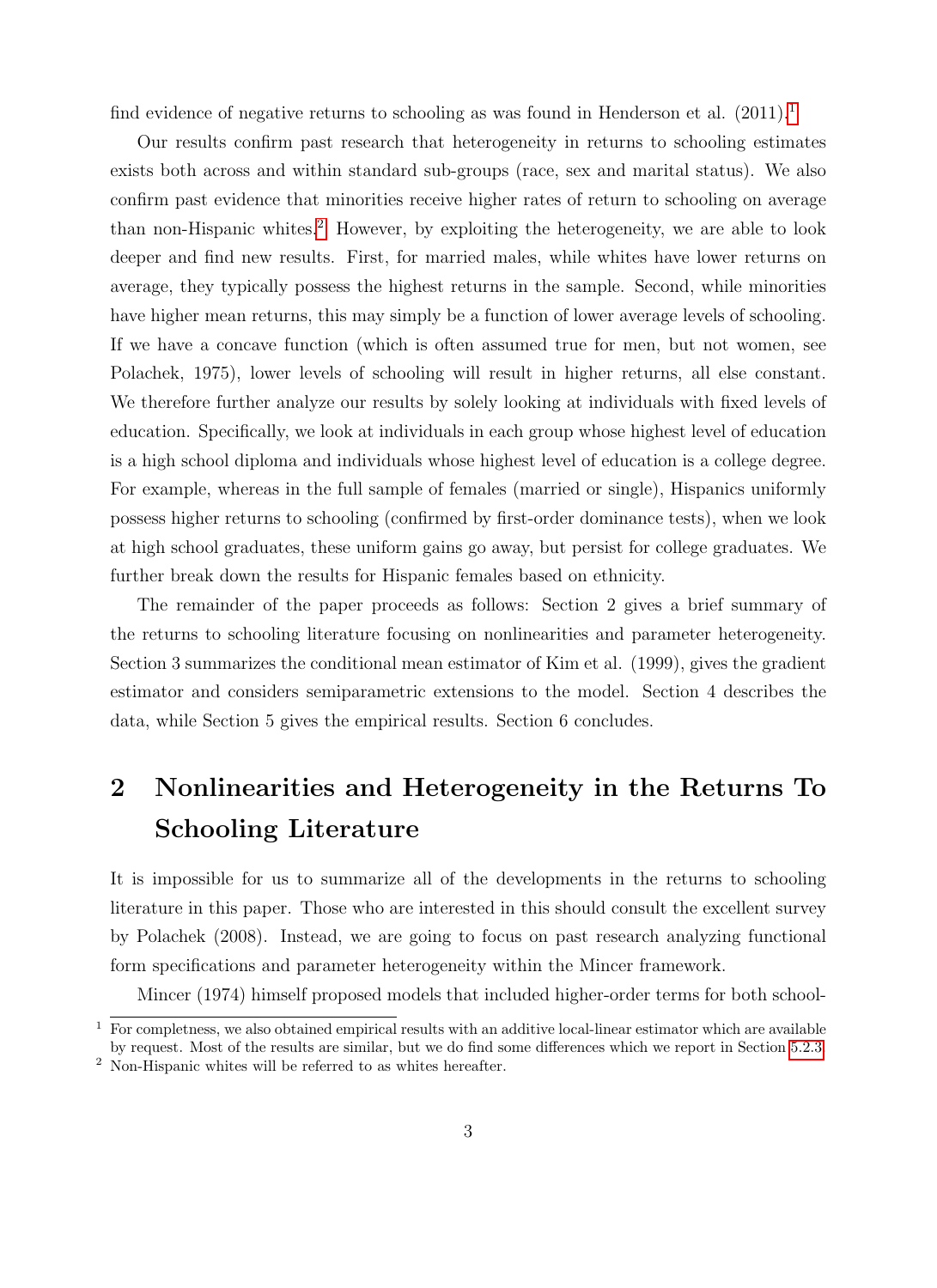ing and experience. Other earlier work on this topic includes Heckman and Polachek (1974) who look at several alternative models and conclude that the log earnings specification is appropriate. Polachek (1975) shows a nonlinear relationship for both men and women, but that the age-earnings path is non-monotonic for women. Later research by Card (1999), Heckman et al. (2006), Murphy and Welch (1990) and others argue that the quadratic specification of the experience term does not fit the data well and fails to capture the actual curvature of the age-earnings profiles. Card (1999) mentions that even a cubic specification fails to capture the data. Murphy and Welch (1990) conclude that a quartic specification for the experience term is better. Although this amount is relatively smaller than the cubic and quadratic alternatives, in their paper they still find some amount of bias. Belman and Heywood (1991), Park (1994) and others also criticize the linearity of schooling. Many of these studies start from the 'sheepskin effect' assumption and analyze the years that credentials are received and find nonlinearities around those years.

The complete separability assumption of the Mincer setting is also questioned (Card, 1999). It has been argued that the assumption of complete separability between experience and schooling is an important misspecification point (Card, 1999; Heckman et al. 2003). Basu and Ullah (1992) also question the specification assumptions made in the aforementioned papers. They attempt to ameliorate these problems by flexible nonparametric methods and argue that relaxing those restrictive assumptions provides more accurate age-earning relationships.

Beyond functional form, in his survey, Card (1999) considers heterogeneity as potentially important in determining returns to schooling. Griliches (1977) also expects the slopes of the earning functions to vary with different groupings. Other attempts analyzing heterogeneity can be found in Welch (1973) and Card and Krueger (1992a). Some of the possible sources of variation considered are school quality, family background and ability. Two recent examples with regards to the heterogeneous returns to schooling literature includes Koop and Tobias (2004) who analyze the heterogeneity issue using a flexible Bayesian approach. Henderson et al. (2011), using nonparametric kernel methods, focus on the same issue, but different from Koop and Tobias (2004), analyze within subgroup heterogeneity in addition to the heterogeneity between groups. They find significant heterogeneity both across and within groups.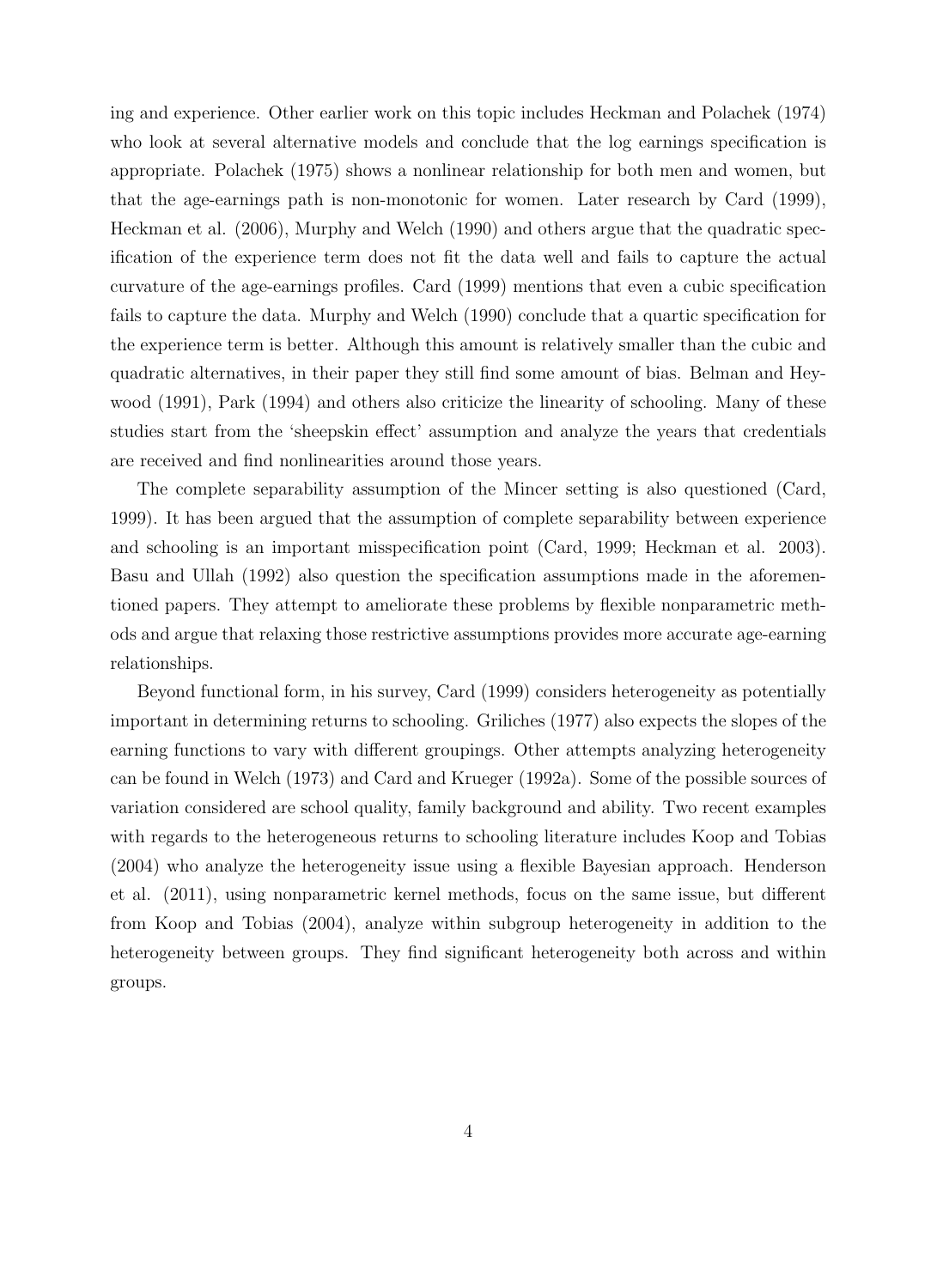## 3 Additive Nonparametric Estimation

Nonparametric methods are praised because they do not require a *priori* functional form specification and allow for interactions in an unknown way. However, one of the main drawbacks is the dreaded 'curse of dimensionality' problem (Stone, 1980). In Henderson et al. (2011), their returns to schooling estimates have substantial variability and while we agree that heterogeneity exists, it may be the case that this is exacerbated by the estimation method.<sup>[3](#page--1-0)</sup> In other words, their approach may make the population seem too heterogeneous. In fact, their research shows a substantial amount of negative returns and we wish to investigate this further.

By imposing an additivity constraint on the nonparametric regression model, we can reach an additively separable model which has the form

$$
m(X) = c + m_1(X_1) + m_2(X_2) + \cdots + m_d(X_d),
$$

where the left-hand-side is the conditional mean function, and  $m_s(X_s)$  for  $s = \{1, \dots d\}$ on the right-hand-side is a smooth function of the corresponding element  $X_s$ . Stone (1985) proves that the optimal rate of convergence in the additive model is independent of the number of regressors. This circumvents the curse of dimensionality problem. The two most common kernel-based methods used for estimating models of this kind are marginal integration (Tjøstheim and Auestad 1994; Newey 1994; Linton and Nielsen 1995) and backfitting methods (Buja et al. 1989). The method we consider in this paper, the oracle estimator of Kim et al. (1999), is a combination of these two methods.

Related work in this literature includes Martins-Filho and Yang (2007) who examine the local-polynomial conditional mean estimator in the identically distributed case (noting that obtaining the gradient is straightforward); Linton and Mammen (2008) who consider a single-step conditional mean estimator in the weakly dependent case; and Cai (2002) who uses a two-step conditional mean estimator in the weakly dependent case that is similar to Linton (1997, 2000).

### 3.1 Conditional Mean

In the additive model, the conditional mean is modeled as a sum of smooth additive functions. Y is our left-hand-side variable and  $X = (X_1, X_2, \cdots X_d)$  is a  $d \times 1$  vector of regressors. For

<sup>3</sup> These authors also use a cross-validation procedure which could possibly lead to a poor stochastic bandwidth choice.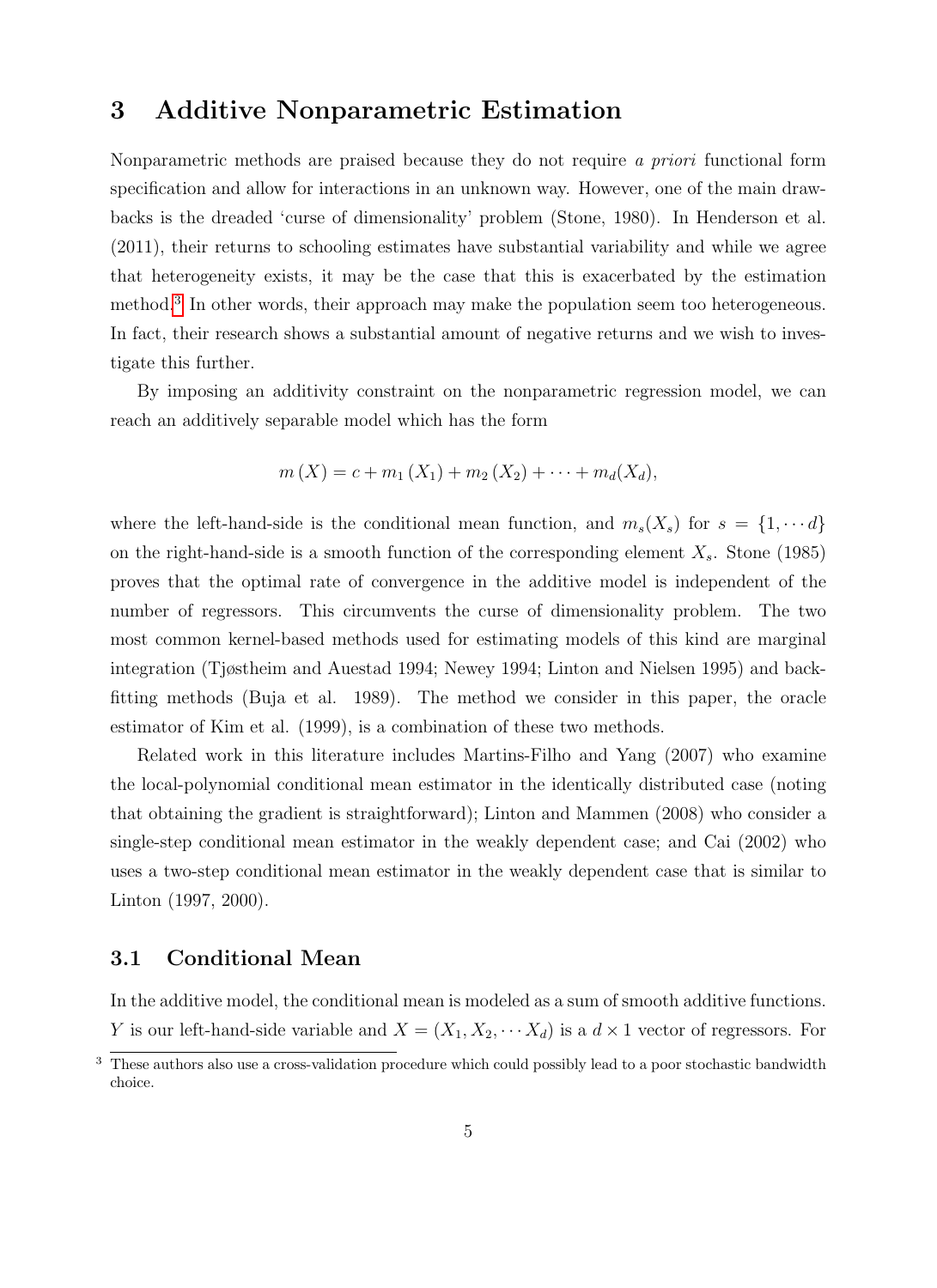ease of exposition, we consider the case where  $d = 2<sup>4</sup>$  $d = 2<sup>4</sup>$  $d = 2<sup>4</sup>$  With this restriction, our model becomes

$$
Y = c + m_1(X_1) + m_2(X_2) + U,
$$

where  $U$  is our mean zero additive error. For identification, it is typically assumed that  $E[m_1(X_1)] = E[m_2(X_2)] = 0$  and hence  $E(Y) = c$  is our intercept term.

If we were to directly nonparametrically regress  $Y$  on  $X_1$ , we would have that

$$
E(Y|X_1 = x_1) = c + m_1(X_1) + E[m_2(X_2)|X_1 = x_1].
$$

The final term  $E[m_2(X_2)|X_1=x_1]$  creates a bias in estimation. In order to eliminate this bias, Kim et al. (1999) propose an instrument function,  $w(x_1, x_2)$ , such that

$$
E[w(X_1, X_2) | X_1 = x_1] = 1
$$
  

$$
E[w(X_1, X_2) m_2(X_2) | X_1 = x_1] = 0.
$$

If we have such an instrument, then it can be shown that

<span id="page-7-0"></span>
$$
E[w(X_1, X_2)Y|X_1 = x_1] = c + m_1(x_1)
$$
\n(3.1)

and this weighted conditional mean solves the bias problem and hence additive separability is achieved.

The exact instrument they propose is

$$
w(x_1, x_2) = \frac{f_1(x_1) f_2(x_2)}{f(x_1, x_2)},
$$

where  $f_1(x_1)$ ,  $f_2(x_2)$  and  $f(x_1, x_2)$  are the marginal and joint probability densities, respectively. In practice, these can be estimated via kernel methods. We know that this is a valid instrument because

$$
\int w(x_1, x_2) \frac{f(x_1, x_2)}{f_1(x_1)} dx_2 = \int f_2(x_2) dx_2 = 1
$$

and

$$
\int w(x_1, x_2) m_2(x_2) \frac{f(x_1, x_2)}{f_1(x_1)} dx_2 = \int m_2(x_2) f_2(x_2) dx_2 = 0.
$$

To estimate [\(3.1\)](#page-7-0), we can replace the densities defined in the instrument function by their <sup>4</sup> See Henderson and Parmeter (2014) or Li and Racine (2007) for the general case.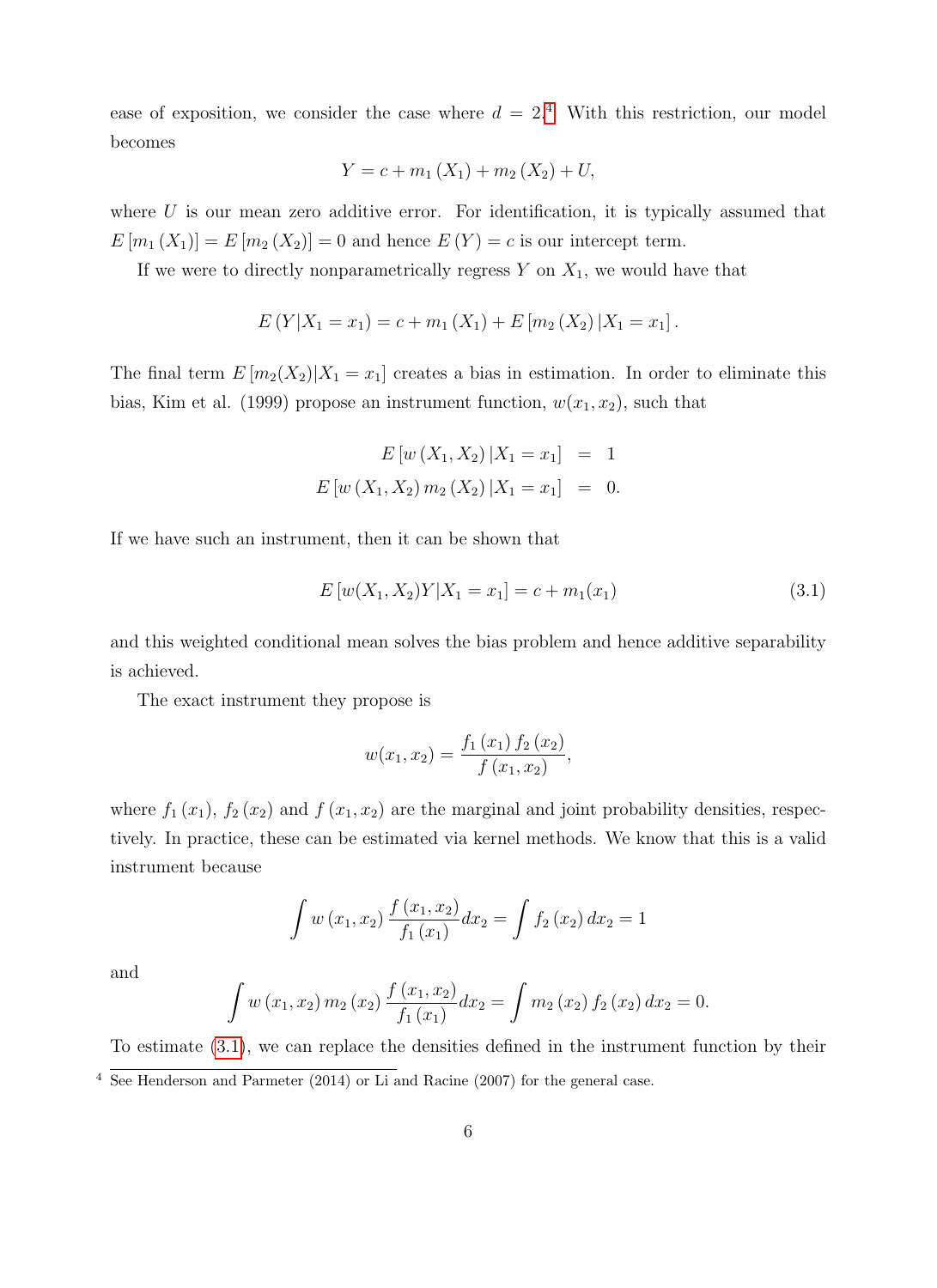estimates. Formally, if we have *n* observations on Y,  $X_1$  and  $X_2$ ,  $\{Y_i, X_{1i}, X_{2i}\}_{i=1}^n$ , our estimator of [\(3.1\)](#page-7-0) is

<span id="page-8-0"></span>
$$
\widehat{\gamma}_1(x_1) = \frac{1}{nh_0} \sum_{j=1}^n k\left(\frac{X_{1j} - x_1}{h_0}\right) \frac{\widehat{f}_2(X_{2j})}{\widehat{f}(X_{1j}, X_{2j})} Y_j, \tag{3.2}
$$

where  $k(\cdot)$  is a univariate kernel function with scalar bandwidth  $h_0$  and our kernel estimators of the marginal and joint densities are

$$
\hat{f}_2(x_2) = \frac{1}{nh_0} \sum_{j=1}^{n} k \left( \frac{X_{2j} - x_2}{h_0} \right)
$$

and

$$
\widehat{f}(x_1, x_2) = \frac{1}{nh_0^2} \sum_{j=1}^n k\left(\frac{X_{1j} - x_1}{h_0}\right) k\left(\frac{X_{2j} - x_2}{h_0}\right).
$$

We can think of  $(3.2)$  as a one-dimensional local-constant regression of a weighted Y on  $X_1$ . Note that  $\hat{\gamma}_2(x_2)$  is similarly estimated by interchanging terms as necessary.

This estimator is less efficient than marginal integration and to obtain an efficient estimator we require an additional step, backfitting. The idea of the second-step originates from the oracle efficiency principle. Assume that we know  $m_2(x_2)$ . In order to estimate  $m_1(x_1)$ efficiently, we first construct  $Y_1^{oracle}$ , which is a partial residual obtained assuming  $m_2(x_2)$  is known:

$$
Y_{1i}^{oracle} = Y_i - m_2 (X_{2i}) - c.
$$

If we knew  $Y_1^{oracle}$ , we could run a local-constant regression of  $Y_1^{oracle}$  on  $X_1$  as

<span id="page-8-1"></span>
$$
\widehat{m}_1^{oracle}(x_1) = \frac{\sum_{j=1}^n k\left(\frac{X_{1j} - x_1}{h}\right) Y_{1j}^{oracle}}{\sum_{j=1}^n k\left(\frac{X_{1j} - x_1}{h}\right)}
$$
(3.3)

where h is the second-stage bandwidth (different from  $h_0$ ) used for estimation of the smooth function of  $X_1$ .

However,  $m_2(x_2)$  and c are unknown, and thus this estimator is infeasible. We can replace c with the sample mean of Y  $(\bar{Y})$  and  $m_2(x_2) + c$  with  $\hat{\gamma}_2(x_2)$ . The feasible version of  $Y_1^{oracle}$  $(Y_1^{2-step}$  $i^{2-step}$  is constructed as

$$
Y_{1i}^{2-step} = Y_i - \hat{\gamma}_2 \left( X_{2i} \right). \tag{3.4}
$$

This leads to our second-step estimator of  $m_1(x_1)$ , which is obtained by replacing  $Y_1^{oracle}$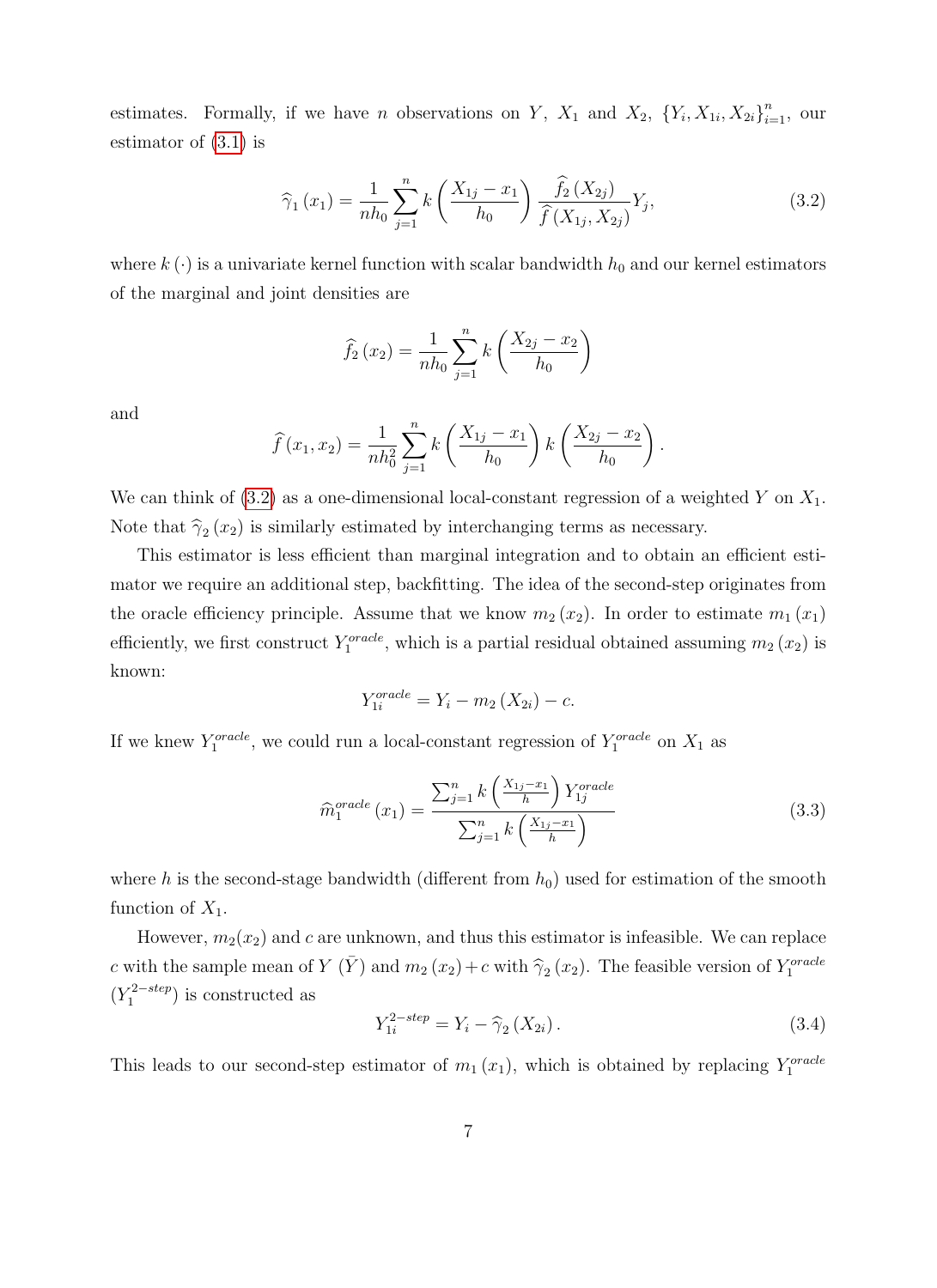with  $Y_{1i}^{2-step}$  $t_1^{2-step}$  in equation [\(3.3\)](#page-8-1).

Kim et al. (1999) show that under this approach, the local-polynomial version of the second-step estimator  $\hat{m}_1 (x_1)$  has the same asymptotic distribution as the local-polynomial version of the oracle estimator. In other words, it is oracle efficient. Our focus here will be a local-constant estimator of the conditional mean and gradients. This choice is based purely on the plausibility of our resultant estimates in the empirical section.

The estimate of  $\hat{m}_2 (x_2)$  is similarly obtained. With both estimates, we can obtain the fitted values for our additive regression as

$$
\widehat{m}\left(X_{1i}, X_{2i}\right) = \overline{Y} + \widehat{m}_1\left(X_{1i}\right) + \widehat{m}_2\left(X_{2i}\right).
$$

### 3.2 Gradients

In this section we derive the analytic gradients for the second-step estimator. Formally,

$$
\frac{\partial \widehat{m}(x)}{\partial x_1} = \frac{\partial \widehat{m}_1(x_1)}{\partial x_1} \equiv \widehat{\beta}_1(x_1).
$$

In order to estimate  $\beta_1(x_1)$ , we re-define our second-step estimator as

$$
\widehat{m}_1(X_{1j}) = \frac{\frac{1}{nh} \sum_{j=1}^n k\left(\frac{X_{1j} - x_1}{h}\right) Y_{1j}^{2 - step}}{\frac{1}{nh} \sum_{j=1}^n k\left(\frac{X_{1j} - x_1}{h}\right)} \equiv \frac{\widehat{g}_1(X_{1j})}{\widehat{f}_1(X_{1j})},
$$

where  $\widehat{g}_1(X_{1j}) \equiv \frac{1}{n!}$  $\frac{1}{nh}\sum_{j=1}^n k\left(\frac{X_{1j}-x_1}{h}\right)$  $\left(\frac{j-x_1}{h}\right)Y_{1j}^{2-step}$  $f_1^{2-step}$  and  $\hat{f}_1(X_{1j}) \equiv \frac{1}{n!}$  $\frac{1}{nh}\sum_{j=1}^n k\left(\frac{X_{1j}-x_1}{h}\right)$  $\frac{(-x_1}{h})$ . With this notation, we can show that

$$
\widehat{\beta}_{1}(x_{1}) = \frac{1}{\widehat{f}_{1}(x_{1})} \left[ \widehat{g}_{1}^{(1)}(x_{1}) - \widehat{m}_{1}(x_{1}) \widehat{f}_{1}^{(1)}(x_{1}) \right], \qquad (3.5)
$$

where  $\widehat{f}_1^{(1)}(x_1) \equiv \partial \widehat{f}_1(x_1) / \partial x_1$  and  $\widehat{g}_1^{(1)}$  $\hat{q}_1^{(1)}(x_1) \equiv \partial \hat{g}_1(x_1) / \partial x_1$  where

$$
\widehat{g}_1^{(1)}\left(X_{1j}\right) = -\frac{1}{nh^2} \sum_{j=1}^n \left[ k^{(1)} \left( \frac{X_{1j} - x_1}{h} \right) Y_{1j}^{2-step} \right] \tag{3.6}
$$

where  $k^{(1)}(\cdot)$  is the first-derivative of the kernel function with respect to  $x_1$ .<sup>[5](#page--1-0)</sup>

We wish to emphasize that we do not give any asymptotic results here. However, unre-

<sup>&</sup>lt;sup>5</sup> The second step can alternatively be estimated using local-linear least-squares regression (see Martins-Filho and Yang, 2007).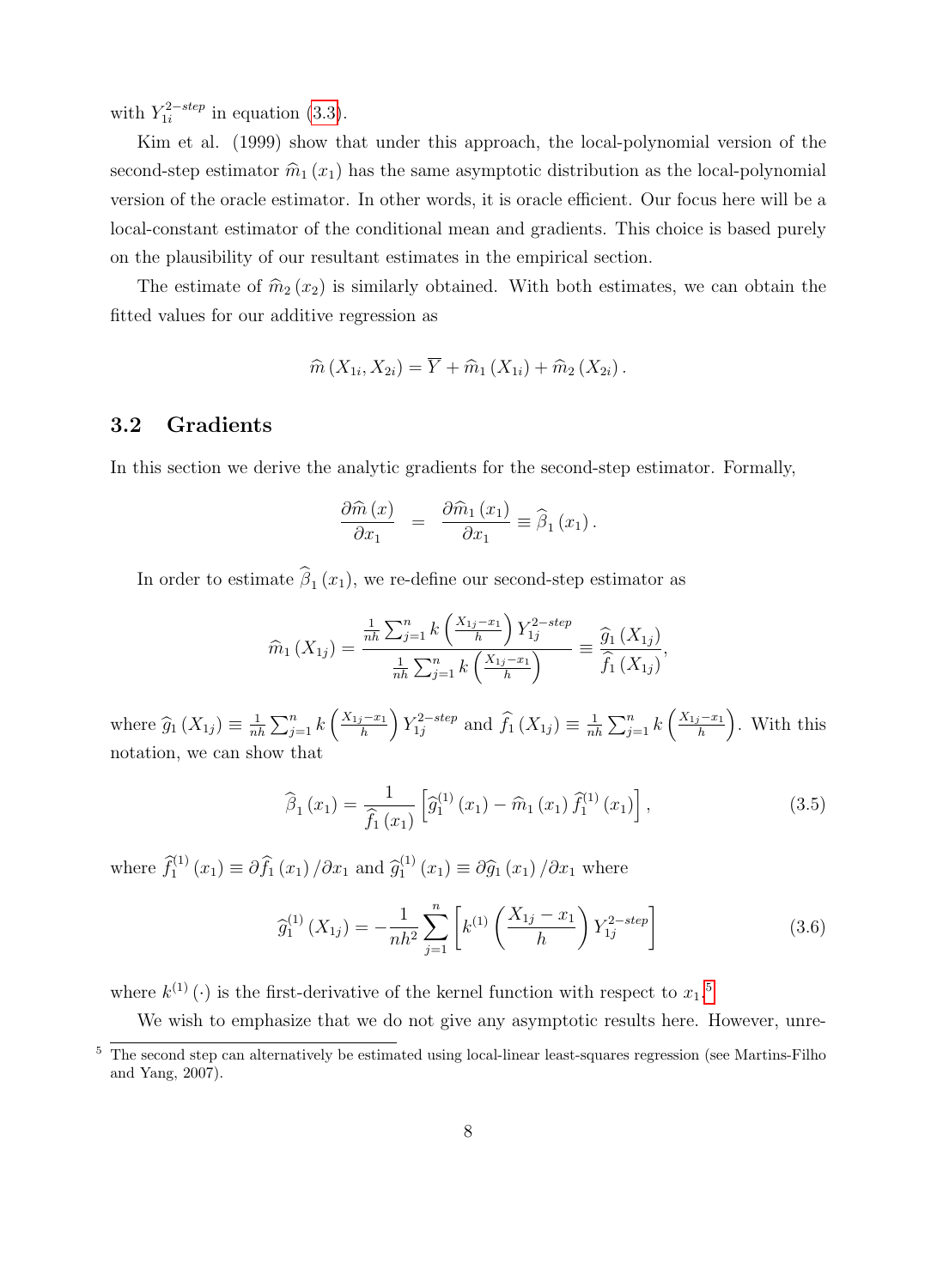ported simulations show that the conditional mean and gradient estimators work quite well in both the i.i.d. and weakly dependent cases. For those intersted in rigorious proofs in additive models, we suggest consulting Cai (2002), Kim et al. (1999), Mammen et al. (1999), Mammen et al. (2012), Martins-Filho and Yang (2007), Severance-Lossin et al. (1999) and Yang et al. (2003).

#### 3.3 Interaction Terms

Additive models are attractive because they avoid the curse of dimensionality, but one potential drawback is they assume separability. It has been argued (Card, 1999) in Mincer models that an interaction term is needed between schooling and experience. Here we consider the case where the interaction is a known parametric function. Formally, we consider the model

$$
Y = c + m_1(x_1) + m_2(x_2) + \psi(x_1x_2, \theta) + u,
$$

where  $\psi(\cdot)$  is a known function with unknown parameter  $\theta$ . Manzan and Zerom (2005) and Schick (1996) provide methods to model the term linearly. For the linear interaction term, we use the technique described by Manzan and Zerom (2005). In the case of two regressors, our model becomes

<span id="page-10-2"></span>
$$
Y_i = c + m_1(X_{1i}) + m_2(X_{2i}) + \theta X_{1i}X_{2i} + U_i, \, i = 1, 2, \dots, n. \tag{3.7}
$$

We can estimate this model by exploiting the weighted conditional expectation we used before. We do so by taking the weighted conditional mean with respect to each element in x as

<span id="page-10-0"></span>
$$
E\left[w\left(X_1, X_2\right)Y_i|X_1 = x_1\right] = E\left\{w\left(X_1, X_2\right)\left[c + m_1\left(X_{1i}\right) + m_2\left(X_{2i}\right) + \theta X_{1i}X_{2i} + u_i\right]|X_1 = x_1\right\}
$$
  
=  $c + m_1\left(X_{1i}\right) + \theta E\left[w\left(X_1, X_2\right)X_{1i}X_{2i}|X_1 = x_1\right]$  (3.8)

and

<span id="page-10-1"></span>
$$
E\left[w\left(X_1, X_2\right)Y_i|X_2 = x_2\right] = E\left\{w\left(X_1, X_2\right)\left[c + m_1\left(X_{1i}\right) + m_2\left(X_{2i}\right) + \theta X_{1i}X_{2i} + u_i\right]|X_2 = x_2\right\}
$$
  
=  $c + m_2\left(X_{2i}\right) + \theta E\left[w\left(X_1, X_2\right)X_{1i}X_{2i}|X_2 = x_2\right].$  (3.9)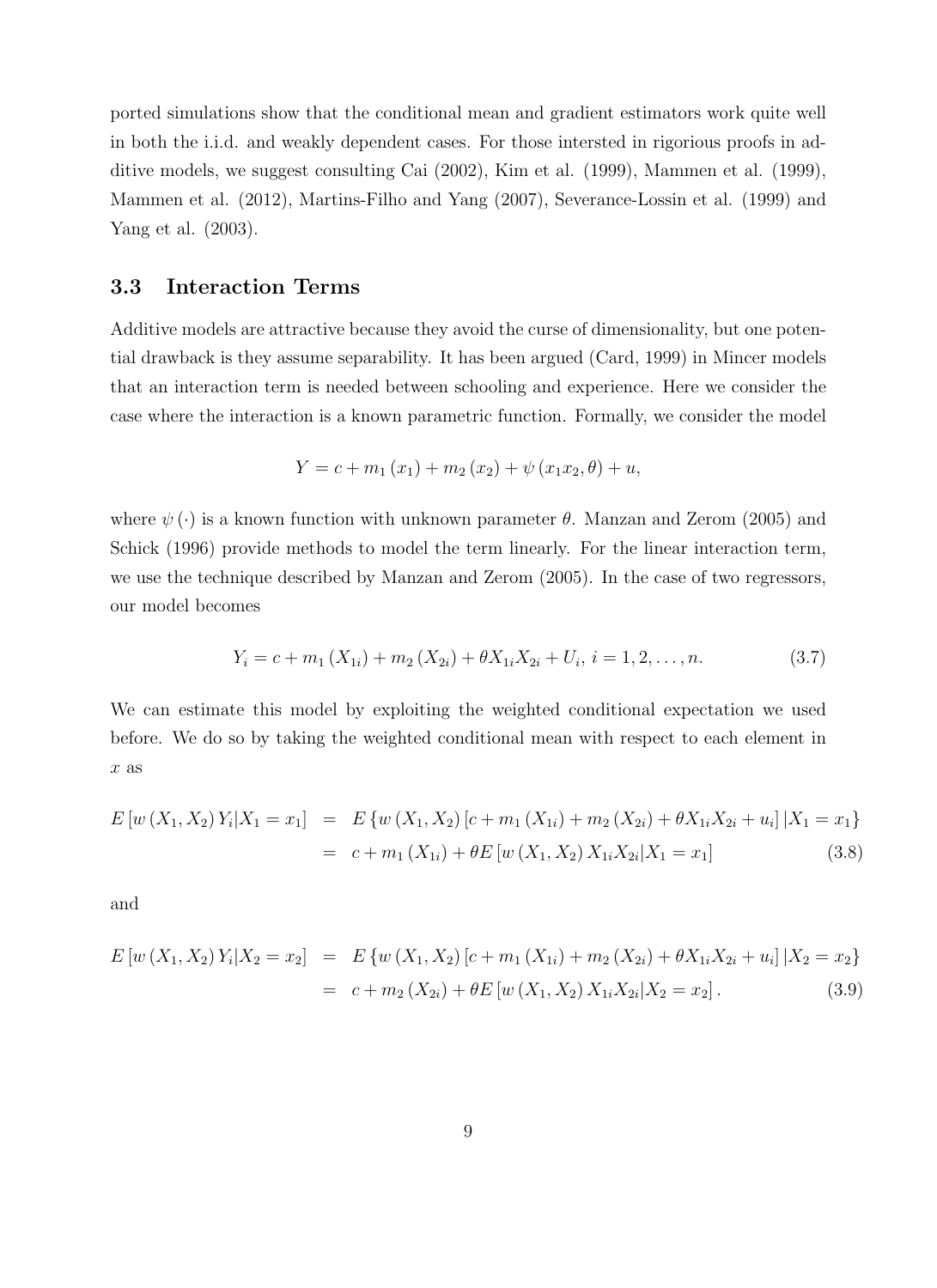Subtracting  $(3.8)$  and  $(3.9)$  from  $(3.7)$  gives us

$$
Y_i - E[w(X_1, X_2) Y_i | X_1 = x_1] - E[w(X_1, X_2) Y_i | X_2 = x_2]
$$
  
= 
$$
-c + \theta \begin{cases} X_{1i}X_{2i} - E[w(X_1, X_2) X_{1i}X_{2i} | X_1 = x_1] \\ -E[w(X_1, X_2) X_{1i}X_{2i} | X_2 = x_2] \end{cases} + u_i,
$$

where the intercept is  $(1 - d)c = -c$  when  $d = 2$ .

After estimating  $E[w(X_1, X_2)Y_i|X_1 = x_1],$   $E[w(X_1, X_2)Y_i|X_2 = x_2],$  $E[w(X_1, X_2) X_{1i}X_{2i}|X_1 = x_1]$  and  $E[w(X_1, X_2) X_{1i}X_{2i}|X_2 = x_2]$  each via one-step marginal integration, the parameter  $\theta$  can be estimated via least-squares. Once an estimate of  $\theta$  is obtained, we can move the estimated parametric term to the left-hand-side and the additive functions are again estimated via the additive estimator. For further details see Li and Racine (2007) or Manzan and Zerom (2005).

### 3.4 Partially Linear Model

In addition to adding interaction terms, we may also be interested in including additional explanatory variables linearly. For example, in Mincer models, it is common to include control variables such as region of residence or number of children. These variables can be used to help control for sub-group heterogeneity. Once we add these control variables, our model (with the interaction term) can be written as

<span id="page-11-0"></span>
$$
Y_i = c + m_1(X_{1i}) + m_2(X_{2i}) + \theta X_{1i}X_{2i} + Z_i\gamma + U_i, \, i = 1, 2, \dots, n,\tag{3.10}
$$

where  $Z_i$  is a  $1 \times q$  vector of control variables with  $q \times 1$  parameter vector  $\gamma$ . All other variables and parameters are the same as before.

This model is estimated using a three-step approach. First, we obtain conditional expectations via kernel regression for our estimate of  $\gamma$ , a la Robinson (1988). Second, we estimate the interaction term  $\hat{\theta}$  as above (Manzan and Zerom, 2005) where our left-handside variable is now  $Y_i - Z_i\hat{\gamma}$ , where  $\hat{\gamma}$  is our estimate of  $\gamma$  from the first-step. Third, now that we have estimated both  $\theta$  and  $\gamma$ , we can use our additive estimator for a regression of  $(Y - \widehat{\theta}X_1X_2 - Z\widehat{\gamma})$  on  $X_1$  and  $X_2$ .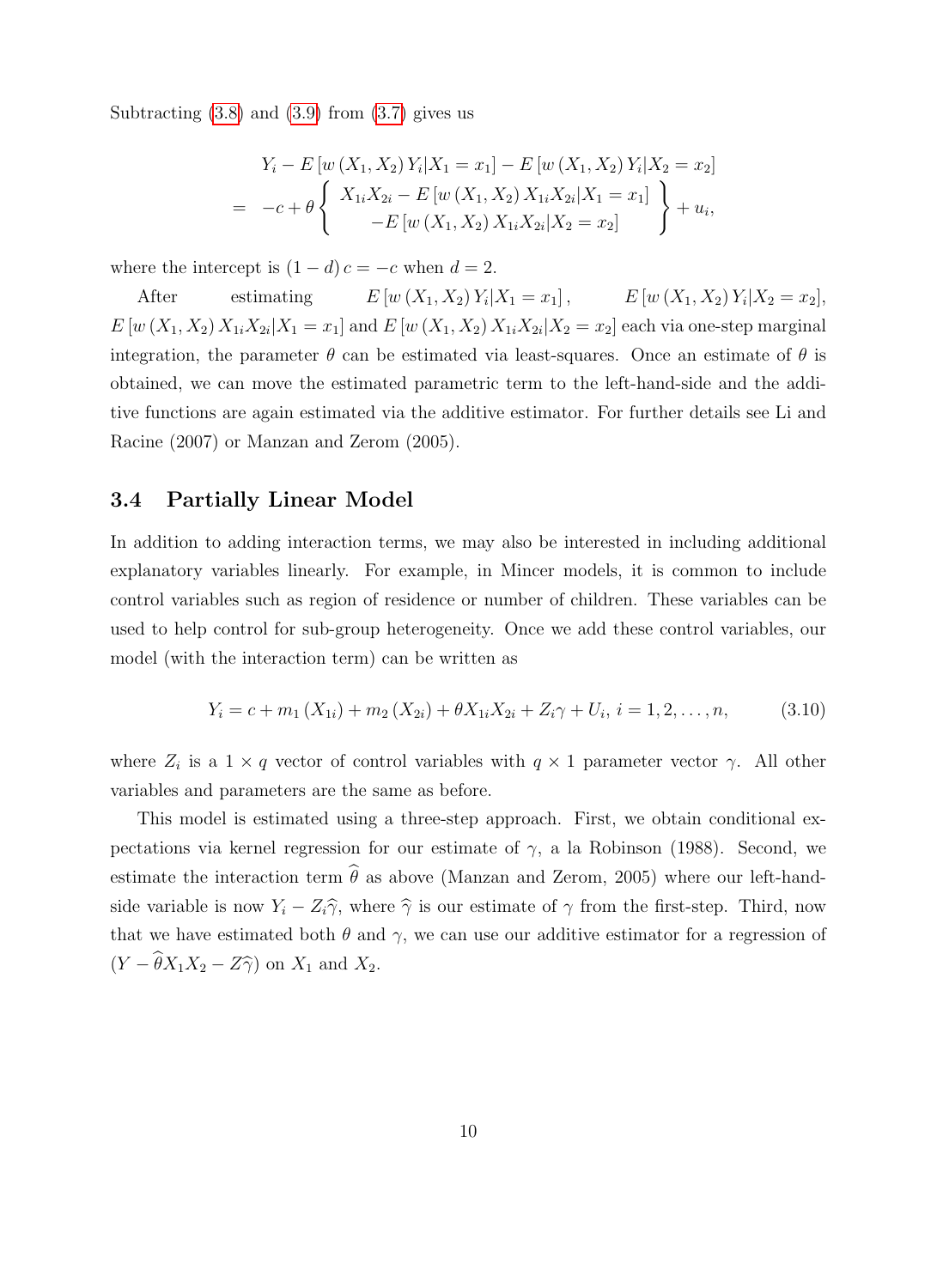### <span id="page-12-0"></span>4 Data

In this paper we use the March 2010 U.S. Current Population Survey (CPS) data which was obtained through the IPUMS-CPS database (Integrated Public Use Microdata Series). The CPS is a monthly U.S. household survey with a size of over 50,000 households and it is under control of the U.S. Census Bureau and the Bureau of Labor Statistics. IPUMS-CPS is the organized version of March-CPS, by the Minnesota Population Center (King and Tertilt, 2003; King et al., 2010).

The primary variables of interest are years of schooling, potential experience and earnings. There are a couple of important points when it comes to data selection in the Mincer framework. First, how do we define the earnings variable's duration and form? The popular form adopted in the literature is logarithmic earnings on the left-hand-side (Mincer, 1974). Heckman and Polachek (1974) discuss several functional forms and conclude that the so-called semi-logarithmic function performs best. Card (1999) supports this popular form considering the normal distribution proximity of the left-hand-side variable and the so-far success of the transformed functions. Following those papers' lead, we also model our left-hand-side variable in the logarithmic form.

The other issue regarding earnings is the choice of time frame. Card (1999) states that since individuals with higher schooling will be prone to working more, they also will be earning more. Therefore, any returns to schooling estimation based on weekly or annual earnings will be higher than hourly counterparts. Following the annual earnings description by Card (1999) and imitating the CPS Stock and Watson (2007) data, we perform our estimations using average hourly earnings.

A second issue concerning data for the Mincer (1974) regression model is the reporting of the schooling variable. About three decades ago, the CPS database changed its reporting to a degree completion system and this made it difficult to estimate the usual Mincer type models (Card, 1999). The March-CPS (after 1990) has a mixed version. For those that have degrees under high school, they record the highest school grade completed, but only report intervals. After high school, only degrees/diplomas obtained are reported. In order to solve this discrete data problem, we follow the midpoint approach (Lemieux and Card, 2001).

Here we hope to examine two types of heterogeneity: across pre-specified sub-groups and within pre-specified sub-groups. We divide our sample into 12 distinct groups: white married male, white married female, white single male, white single female, black married male, black married female, black single male, black single female, Hispanic married male,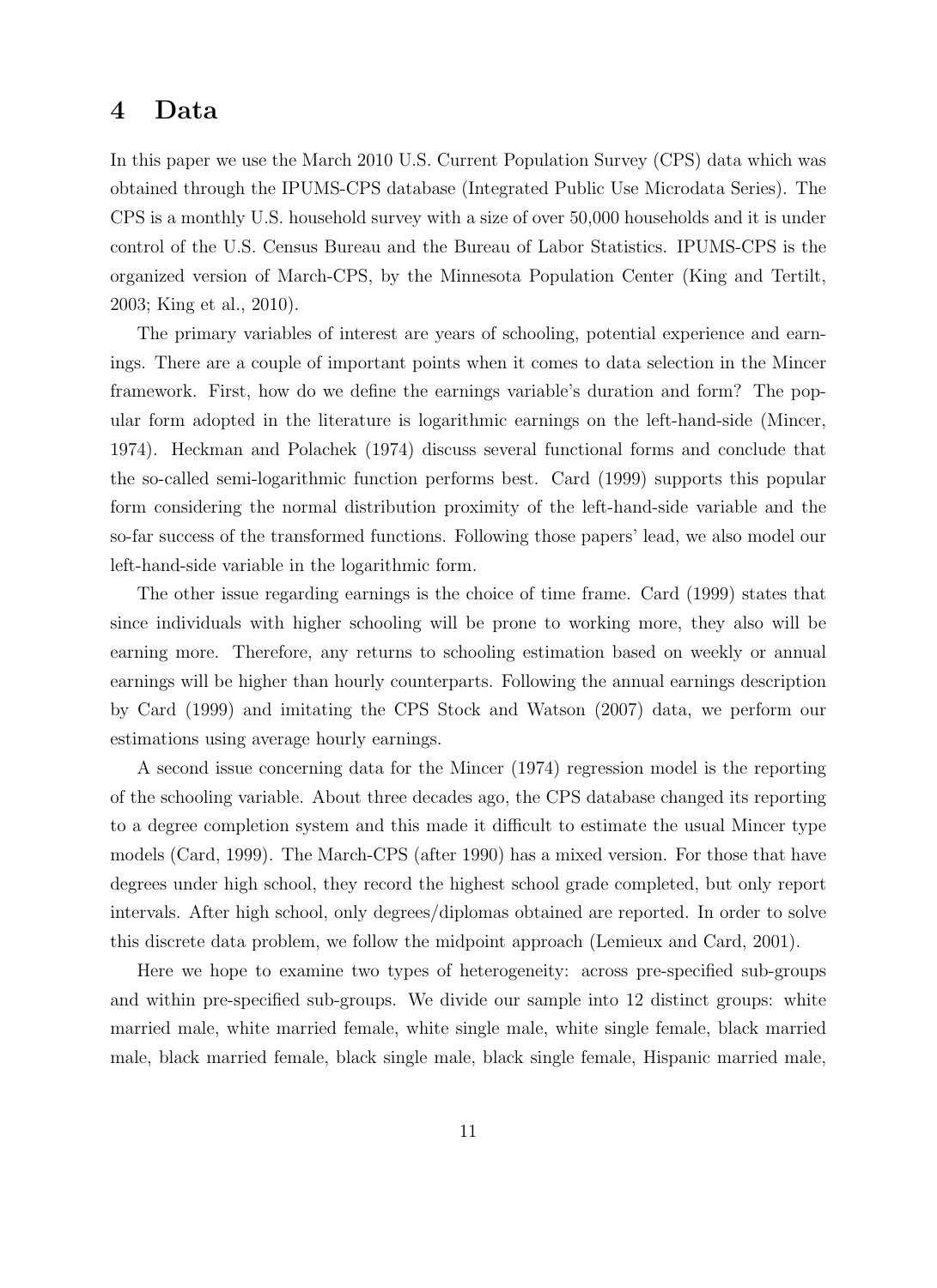Hispanic married female, Hispanic single male, and Hispanic single female workers. We note here that we prefer to create subgroups with respect to gender, ethnicity and marital status. We consider gender to be able analyze female and male workers separately, considering the different labor market conditions they face. Ethnicity is included as one of the main source of heterogeneity and this is parallel to the examples in the literature. Marital status on the other hand is included, to be able to capture any existing marriage premium and to consider the different labor supply characteristics of single and married workers. The alternative would be to include dummy variables and/or discrete regressors. The former assumes the additive nonparametric functions are the same between groups and the latter would require theory which is beyond the scope of the paper.

The descriptive statistics for these groups, including sample size used for each, can be seen in Table [1.](#page-35-0) We run separate parametric and nonparametric regressions for each sub-group to allow for parameter heterogeneity and/or different functional forms across sub-groups.

The one point we wish to emphasize here is the difference in the average (or median) number of years of schooling. We see that the median years of education is generally lower for Hispanics. If we, for example, have a concave function, this would suggest higher returns to an additional year of education for Hispanics on average, all else constant. We will return to this point in Section [5.2.2.](#page-18-0)

We also include a number of control variables. In order to maintain a relatively large sample, we include a dummy variable indicating whether an individual is not a citizen, a dummy variable indicating whether the individual has a child under age 5, the number of siblings and controls for geographical region. Region is represented by three dummies for North East, Midwest and South. We also considered other controls such as mother's education. These resulted in no major qualitative differences in the returns to schooling results, but substantially reduced the sample size. The results from these additional regressions are available from the authors upon request. These variables are included in our regressions in order to control for individual and demographic characteristics. They are chosen from those which are already employed in the existing literature. Citizenship is expected to influence the schooling effects as it directly effects employment decisions. Geographical location and number of young children on the other hand are expected to control for household characteristics, whereas the number of siblings is a control for family/background.

Finally, following the literature, we restricted our sample following Card (1999) (as his approach is the least restrictive version we found in the literature). Specifically, we only include full-time workers age 16-66 with positive hours of work, experience and education.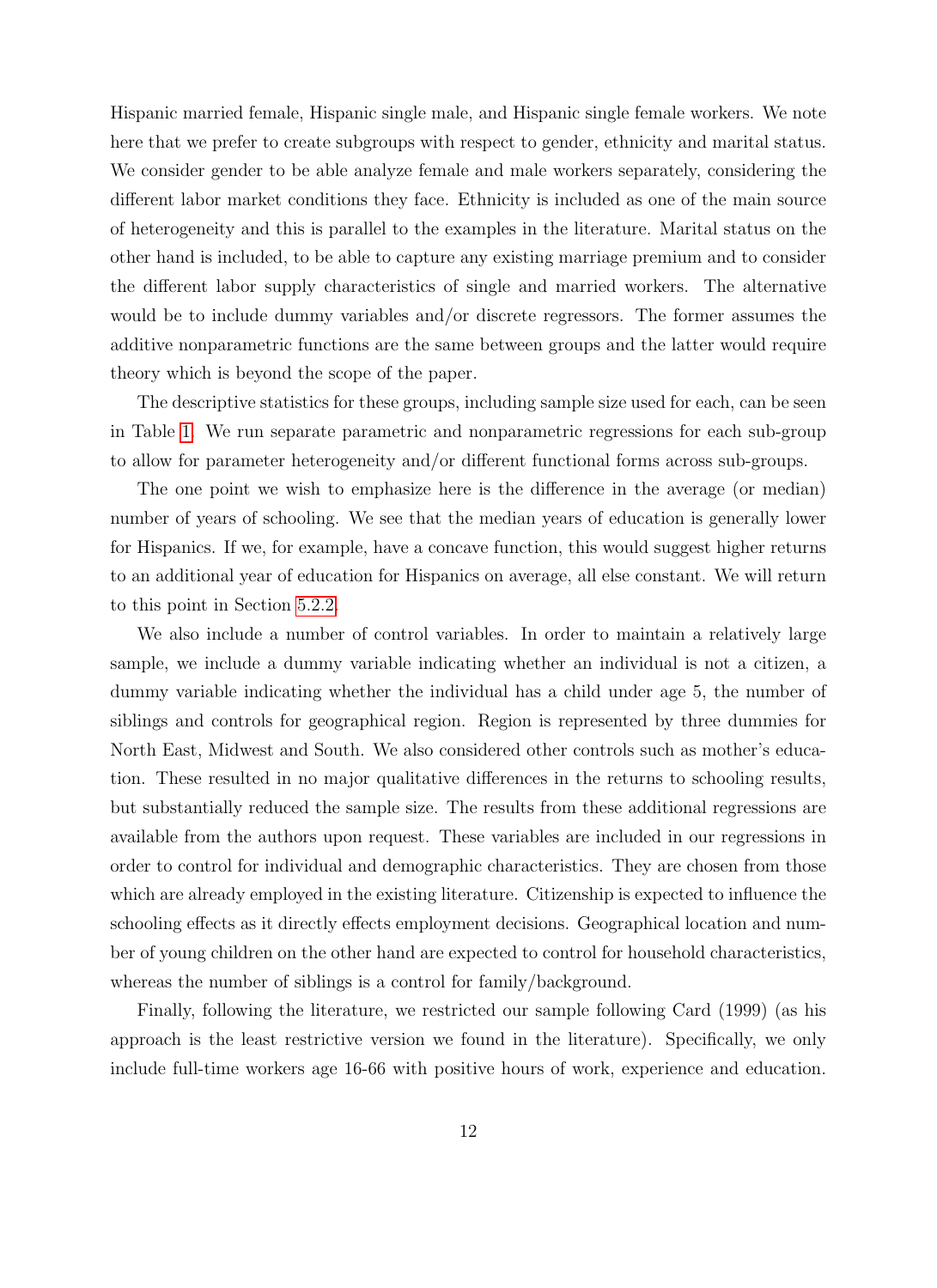Further, those with average hourly earnings below \$2 and above \$150 are dropped. The data set used in the regressions is available from the authors upon request.

## 5 Returns to Schooling Estimates

In this section we focus on the returns to schooling estimates from both the parametric and nonparametric models. We first consider linear and nonlinear parametric models. These results are available in Table [2.](#page-36-0) We then formally test for correct parametric specification using the test introduced by Ullah (1985). After rejecting each parametric specification, we turn to our preferred specification. We give a summary of the returns to schooling from the nonparametric procedure in Table [3.](#page-37-0) This table can show heterogeneity across groups, but hides the heterogeneity within sub-groups. Given that we obtain an estimate of returns to schooling for each individual, we analyze the empirical cumulative distribution functions (ECDF) constructed with these estimates to look at returns both within and across subgroups. We look at the ECDFs for all individuals in a specific sub-group as well as look at ECDFs constructed with just people of a given education level. Specifically, we look at the empirical distributions for people in each sub-group whose highest level of education is a high school diploma as well as those whose highest level of education is a college degree. We end this section with a note on endogeneity.

Before diving into the results, we need to discuss an issue with respect to female subgroups. In the case of females, estimating earnings functions can be problematic when we use the standard metric to obtain the experience variable (Age - schooling - 6). This is a problem because there may be gaps in the labor force participation of women mainly due to child-rearing. One solution to this issue comes from Buchinsky (1998) and Martins (2001). They add interaction terms for experience and the total number of children to the main earnings function. We follow the same approach.<sup>[6](#page--1-0)</sup> Thus, for female subsamples, we have two additional interaction variables; total number of children times experience and total number of children times the square of experience. This helps control for gaps in potential experience, but does not fully solve the problem. Therefore, we should be careful when interpreting differences between men and women.

 $\overline{6}$  Note that the aforementioned papers are primarily concerned with sample selection problems.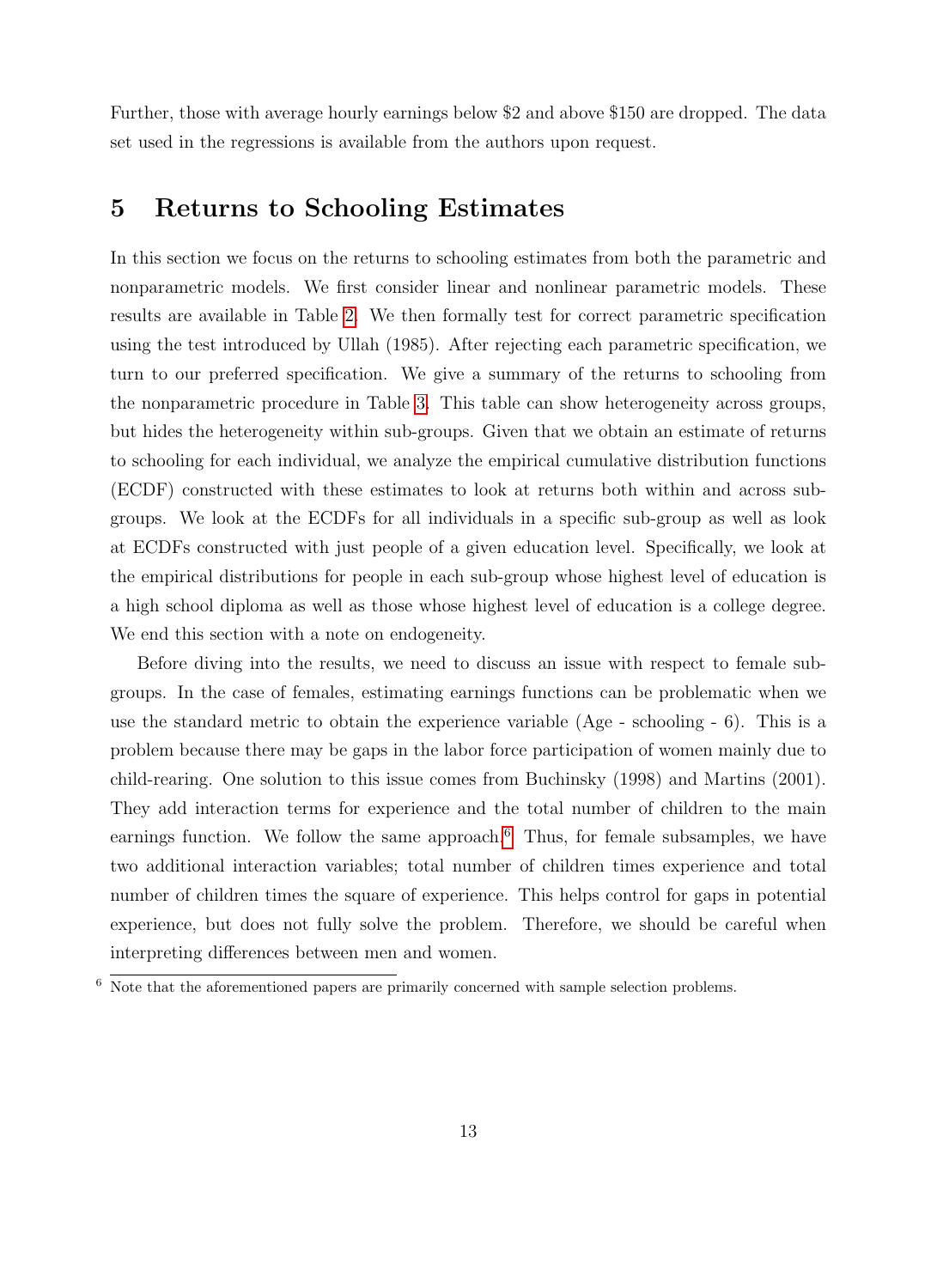#### 5.1 Parametric

A variety of extensions to the classic Mincer (1974) specification has been proposed in the literature. Each one attempts to improve upon the former. Here we consider several parametric models, not only to compare to the previous literature, but also as an intermediate step between the basic parametric specification and nonparametric methods.

We consider six separate specifications from the literature (from an endless possibility of models) which include higher-order terms of schooling and experience, but are still linear in parameters so that we can use least-squares techniques. The list of models considered are

|         | Model Parametric Specification                                                                                                                                |
|---------|---------------------------------------------------------------------------------------------------------------------------------------------------------------|
|         | $\ln (earnings_i) = \beta_0 + \beta_1 S_i + \beta_2 E_i + \beta_3 E_i^2 + Z_i \gamma + U_i$                                                                   |
| 2       | $\ln (earnings_i) = \beta_0 + \beta_1 S_i + \beta_2 E_i + \beta_3 E_i^2 + \beta_4 E_i^3 + Z_i \gamma + U_i$                                                   |
|         | $\ln (earnings_i) = \beta_0 + \beta_1 S_i + \beta_2 E_i + \beta_3 E_i^2 + \beta_4 E_i^3 + \beta_5 E_i^4 + Z_i \gamma + U_i$                                   |
|         | $\ln (earnings_i) = \beta_0 + \beta_1 S_i + \beta_2 E_i + \beta_3 E_i^2 + \beta_4 E_i^3 + \beta_5 S_i^2 + Z_i \gamma + U_i$                                   |
| $\cdot$ | $\ln (earnings_i) = \beta_0 + \beta_1 S_i + \beta_2 E_i + \beta_3 E_i^2 + \beta_4 E_i^3 + \beta_5 S_i^2 + \beta_6 S_i^3 + Z_i \gamma + U_i$                   |
|         | $\ln (earnings_i) = \beta_0 + \beta_1 S_i + \beta_2 E_i + \beta_3 E_i^2 + \beta_4 E_i^3 + \beta_5 S_i^2 + \beta_6 S_i^3 + \beta_7 S_i E_i + Z_i \gamma + U_i$ |

where  $ln(earning)$  is the logarithm of average hourly earnings, S is schooling, and E is potential experience. Z includes citizenship status, whether the person has children under age 5, number of siblings and regional dummies. In the case of females, it also includes the interaction terms discussed above. The parameter  $\beta_0$  is the intercept,  $\beta_1$  through  $\beta_7$  are the coefficients associated with various incarnations of schooling and experience, and  $\gamma$  is a vector of coefficients associated with the control variables.

The first model is the standard Mincer (1974) specification which is the most popular in the applied literature. The second model adds an additional cubic experience term as discussed in Card (1999). Model 3 adds an additional quartic experience term, similar to Murphy and Welch (1990). We also estimate several non-standard models. The fourth model includes a quadratic schooling term and Model 5 adds a cubic schooling term. Each attempt to capture potential nonlinearity in the schooling variable. Our final parametric model nests each of the previous models as it includes each of these higher-order terms as well as an interaction term between schooling and experience.

The results from the parametric models can be found in Table [2.](#page-36-0) Here we report the median return to schooling across the population along with its associated standard error below the estimate in parentheses.<sup>[7](#page--1-0)</sup> In Models 1-3, schooling enters linearly and hence the

<sup>&</sup>lt;sup>7</sup> We choose to solely focus on the returns to schooling variable:  $\partial \ln (earnings)/\partial schooling$ . The other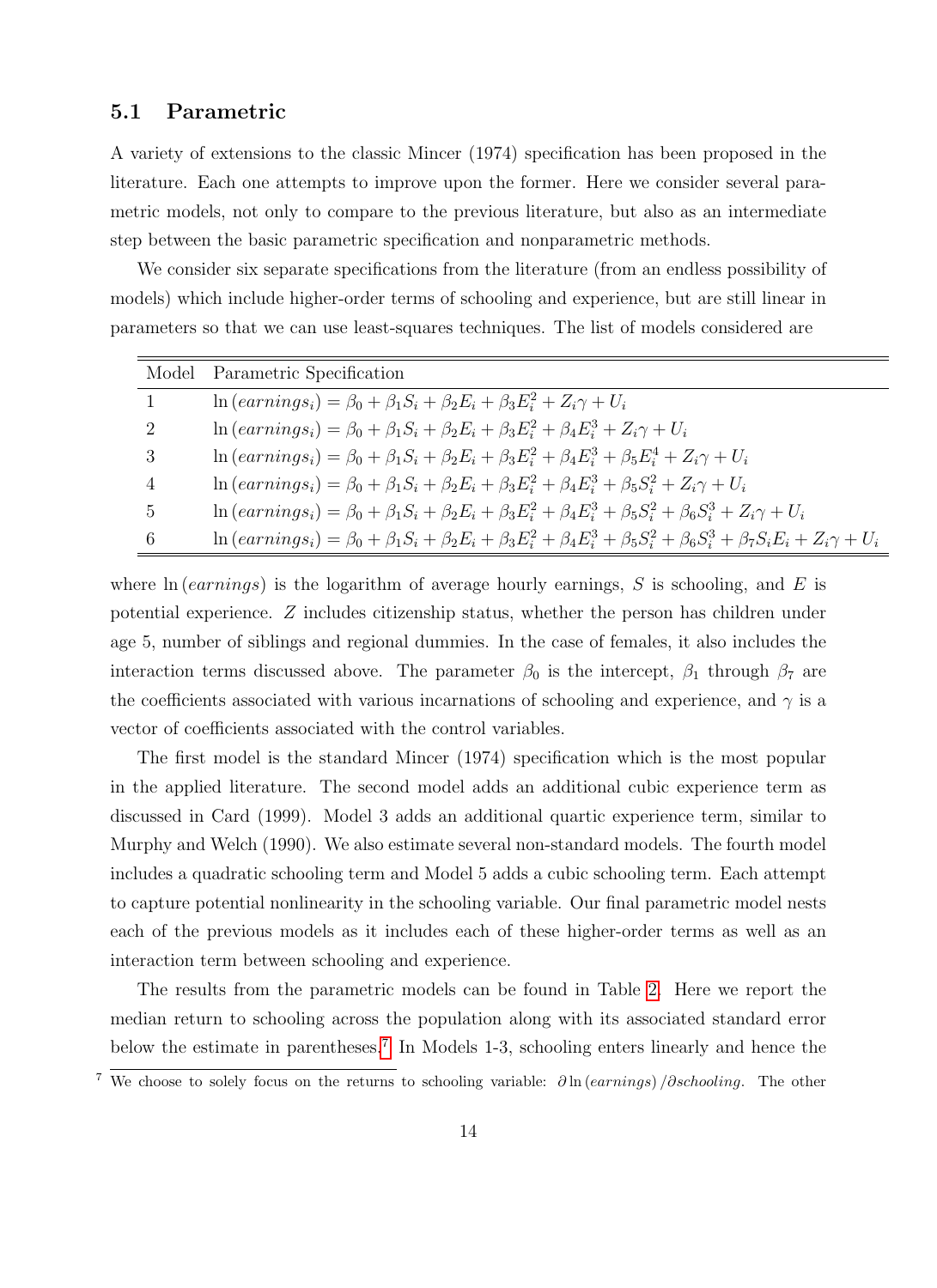estimate in the table is simply the coefficient  $\beta_1$ .

For the standard specifications, the results are similar to what is found in the literature. If we look at the models where we add higher-order schooling terms (Models 6 and 7), we often find median results which are unsettling. There are several cases where the median return to schooling is negative (we are likely imposing too much or the wrong type of nonlinearity). Even though Henderson et al. (2011) found the presence of some negative returns, their median results were positive and significant. In addition, we find some returns to schooling which are above unity. We are unaware of any results in the literature which make such a finding nor would we expect one. In short, adding higher-order terms does not necessarily solve the nonlinearity concerns and sometimes leads to undesired results.

Even though some of these nonlinear parametric models clearly seem to be misspecified, we wish to perform formal tests for correct parametric specification. For each of the six models, for each of the twelve sub-groups, we perform the test developed by Ullah (1985). In each case, we test the parametric model versus our preferred nonparametric model. The p-value for each test, obtained via a wild bootstrap, was zero to four decimal places. In other words, we reject the null that each parametric model is correctly specified. Each test points toward our semiparametric specification.[8](#page--1-0) We now focus our attention on our preferred semiparametric specification.

#### 5.2 Semiparametric

Here we present the results from our preferred semiparametric specification. Specifically, we consider the specification in equation [\(3.10\)](#page-11-0). Our model becomes

$$
\ln\left(earnings_i\right) = c + m_1\left(S_i\right) + m_2\left(E_i\right) + \theta S_i E_i + Z_i \gamma + U_i,
$$

where c is the intercept term, S is schooling and shows up in the unknown function  $m_1(\cdot)$ and linearly interacted with experience  $(E)$ . Experience enters the equation through the unknown function  $m_2(\cdot)$  and is interacted linearly with schooling, and for females, with the total number of children. Z again includes citizenship status, whether the person has children under age 5, number of siblings and regional dummies. We run separate semiparametric regressions for each of our twelve sub-groups. We first report the median return to schooling

estimates, such as for the control variables, are in line with the literature and are available upon request.

<sup>8</sup> We also performed specification tests for our preferred semiparametric model versus a nonparametric alternative and failed to reject the null that the semiparametric model was correctly specified in 10 of the 12 cases - the exceptions being white married males and single black males.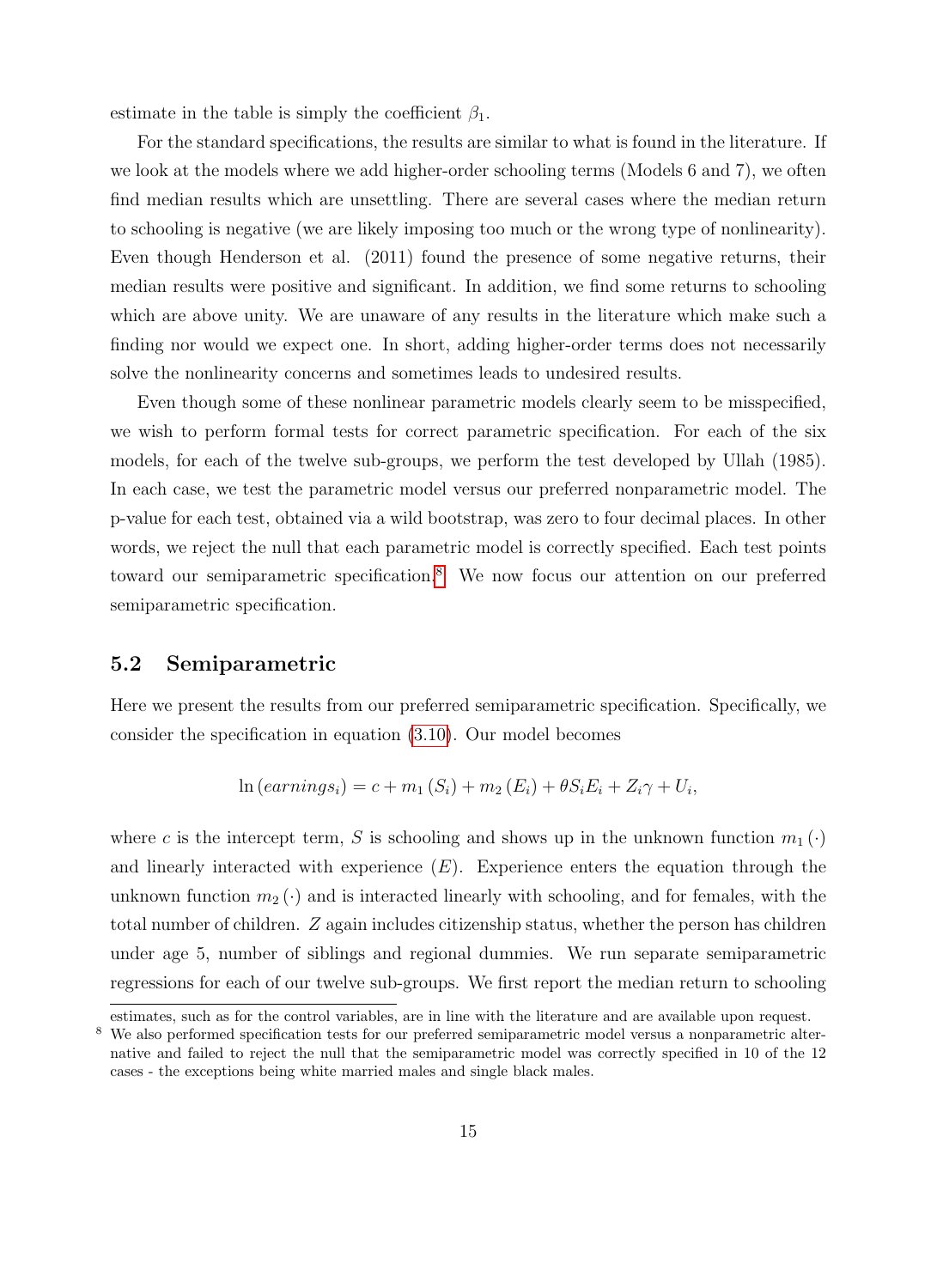for each sub-group in Table [3,](#page-37-0) similar to what we did in the parametric sub-section. We do this for the pooled sample as well as for given levels of schooling (i.e., high school and college graduates). However, here we also look at the ECDFs of the returns to schooling estimates. These are given in Figures [1-](#page-32-0)[3.](#page-34-0) With these figures, we examine both heterogeneity within groups and across groups. Further, we use Kolmogorov-Smirnov tests, similar to those in Eren and Henderson (2008), to look for cases of stochastic dominance between the estimated returns to schooling across groups where applicable.

Before we discuss our results, we should spend some time to talk about bandwidth selection. Data driven bandwidth methods (e.g., least-squares cross-validation) can be problematic in this sense because they are stochastic sequences (Martins-Filho and Yang, 2007). In this study, we use the plug-in bandwidths proposed in Kim et al. (1999) which require the first-step to be under-smoothed.

#### 5.2.1 Median Returns

The median returns to schooling for each sub-group are given in Table [3.](#page-37-0) There are several points worth mentioning here. First, the median returns for each group are substantially larger than what we saw in the standard parametric models (1-3). This result is not too surprising given that it is similar to what was found for black and white men in Henderson et al. (2011). Note that in their study, they only examined males and do not report results for Hispanics.

Second, black and Hispanic workers have higher median returns than whites. The literature so far has come to a consensus that individuals from seemingly disadvantaged groups tend to have larger returns to education (Card and Krueger, 1992b; Welch, 1973). As Card (2001) argues, the tight financial constraints of these groups and the likelihood of high education costs can be an explanation for these relatively higher values. Brand and Xie (2010) argue that the difference between the sub-population returns can be explained through advantaged group characteristics. People from more advantageous groups tend to have higher education levels. It is argued that this increases the likelihood of smaller returns for whites (Brand and Xie, 2010). Henderson et al. (2011) confirm this result, but they also add that a high level of heterogeneity is present even within the so-called advantageous groups. We will exploit this later.

Regarding the difference between median returns of black and Hispanic workers, we do not see a clear pattern. We will see that these median returns can be potentially deceiving when we look at the ECDFs.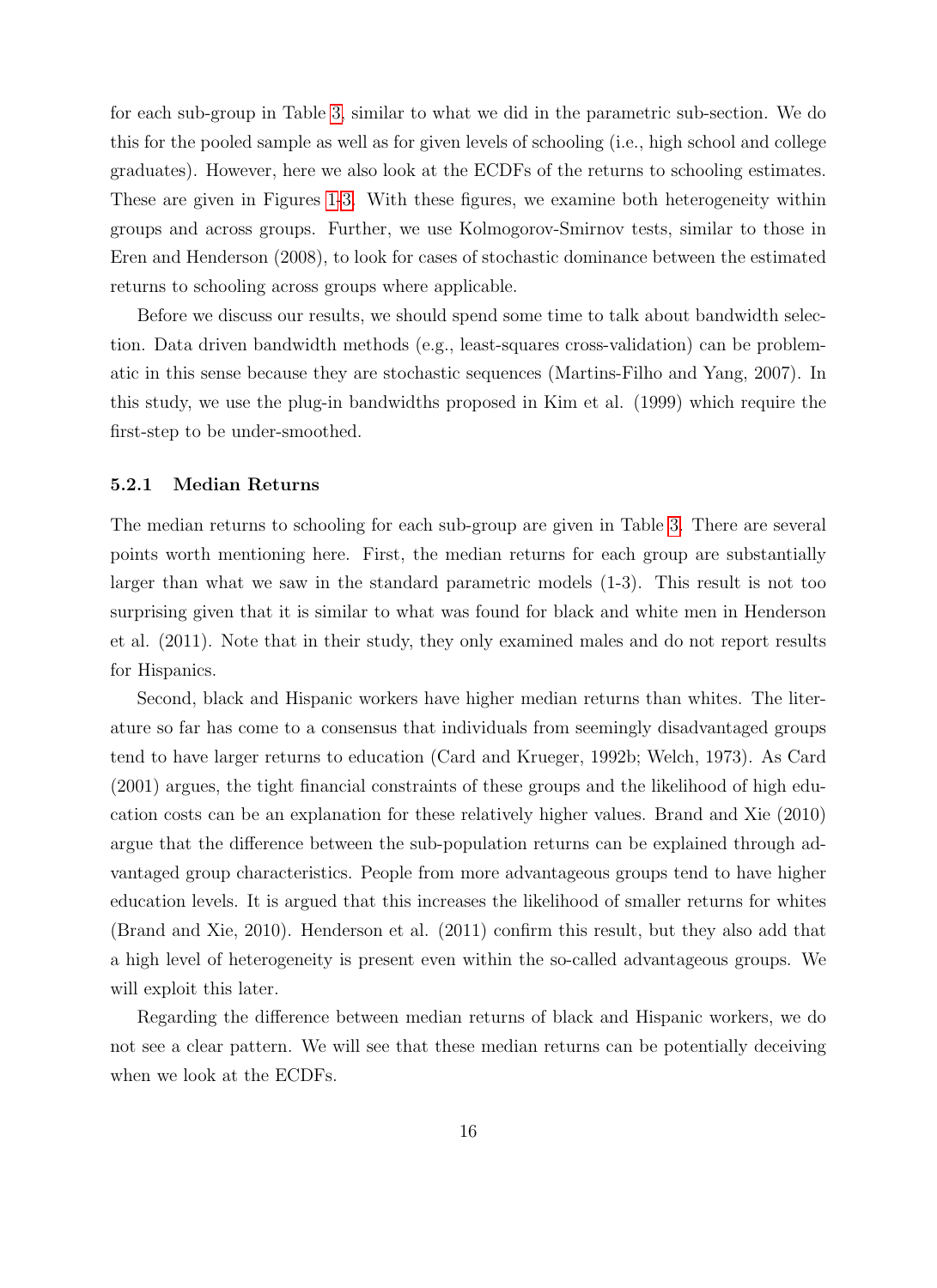Finally, we want to emphasize that the standard errors for our nonparametric estimates are relatively small. While these do not appear to be all that much different from those in the parametric models, they are much smaller than what we would expect in a fully nonparametric specification. If we take the model of Henderson et al. (2011) as our comparison, the standard errors on our median returns to schooling estimates are several times smaller than their (unreported) standard errors (and their model only includes three regressors – schooling, experience and a dummy for top-coded). If we were to estimate their model using our full set of regressors, we would expect even more variation in their estimates. That being said, we should mention that they use least-squares cross-validation to estimate their bandwidths and this may also help explain the additional variability in their model.

#### <span id="page-18-0"></span>5.2.2 Empirical Distributions of Estimates

As we have extensively emphasized, heterogeneity is an important factor. Using mean or median results to formulate policy could have a detrimental impact on individuals in the tails of the distribution if heterogeneity is present. Here we go beyond mean and median estimates and look at the entire distribution of estimates for each sub-group. This will accomplish at least two things. First, we can see the heterogeneity within each sub-group. Second, we can see whether or not there exists uniform dominance between sub-groups. We will look at the latter formally with Kolmogorov-Smirnov tests. For the critical values of the test statistic, we use bootstrap procedure (Henderson and Maasoumi, 2014).

We consider two sets of ECDFs. The first set will look at all individuals within a particular sub-group. This will allow us to examine differences between groups based on race and marital status. However, as we noted in Section [4,](#page-12-0) some groups have higher average levels of education than others and this may affect the returns to schooling estimates. We therefore consider two other figures. The first will look at all individuals within each sub-group whose highest level of education is a high school diploma. The second will look at all individuals within each sub-group whose highest level of education is a college degree. This will allow us to detach the level of education from the return and hence will let us make 'more comparable' estimates between the sub-groups.

All Education Levels In Figure [1](#page-32-0) we have four panels (a-d) with three ECDFs in each panel. Each panel corresponds to a separate sex-marital status combination and each of the ECDFs within the panel correspond to a particular race.

In panel (a) we have the ECDFs which are constructed from the returns to schooling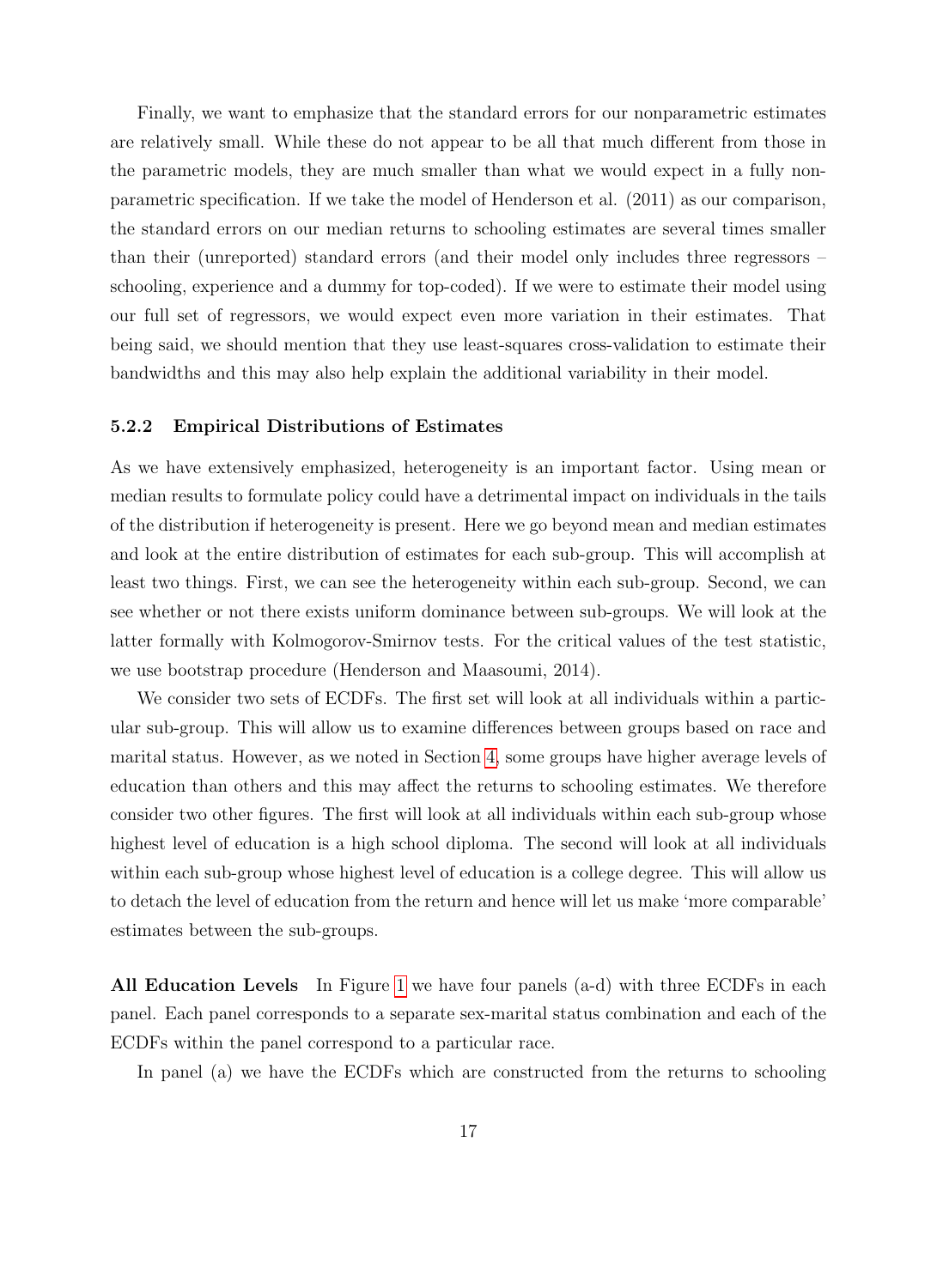estimates for black, Hispanic and white married males. We want to emphasize at least two points in this panel. First, we see the heterogeneity in the estimates. We see some individuals who have very low returns to education (near zero) and some individuals which have very high returns. This is similar to the results of Henderson et al. (2011). The second point is more novel. While we see that the average return to schooling for blacks and Hispanics is larger than that of whites, most of the highest returns are gained by whites. Graphically, this is shown by the intersection of the ECDFs. These intersections suggest that there is no first-order dominance relation between whites and blacks or Hispanics and this is confirmed by the Kolmogorov-Smirnov tests which have p-values that are zero to four decimal places.

Although there are no first-order dominance relations with respect to whites, we do find evidence of first-order dominance of Hispanics over blacks (p-value  $= 0.7663$ ). At the lower tail it is difficult to differentiate the two empirical distribution functions, but we see clear separation at the higher returns.

To further dissect the results, we examine the attributes of individuals both above and below where the empirical distributions cross. In the higher return group, we find slightly lower levels of schooling. Some evidence, albeit weak, to suggest that higher levels of education lead to lower returns. In addition, we find higher average levels of experience in the high return portion. We tried, but were unsuccessful at determining which occupations lead to the highest returns.

Panel (b) of Figure [1](#page-32-0) is also interesting, but different from that of panel (a). We again find heterogeneity for each sub-group of married females, but now find two dominance relations. Here we do not see the same gains for whites at the higher end that we saw in panel (a). In fact, there is some graphical evidence to suggest that married Hispanic women have the highest returns. Instead of relying on the figures, which are often difficult to decipher, we prefer to consult the Kolmogorov-Smirnov tests. We find that both blacks and Hispanics first-order dominate whites with respect to returns to schooling (p-values  $= 0.6312$  and 0.9810, respectively).

The results for single men can be found in panel (c). Here we find similar returns in the left tail for all races, but more mass for white males in the right tail of the distribution. This is similar to what we found for married white males, but not to the same extent. We find no first-order dominance relations between any two groups.

Finally, for single females, the ECDFs for each race can be found in panel (d). Here we find strong evidence to suggest that the returns for Hispanic females are uniformly greater than those for black or white single females. The ECDF for the returns to schooling for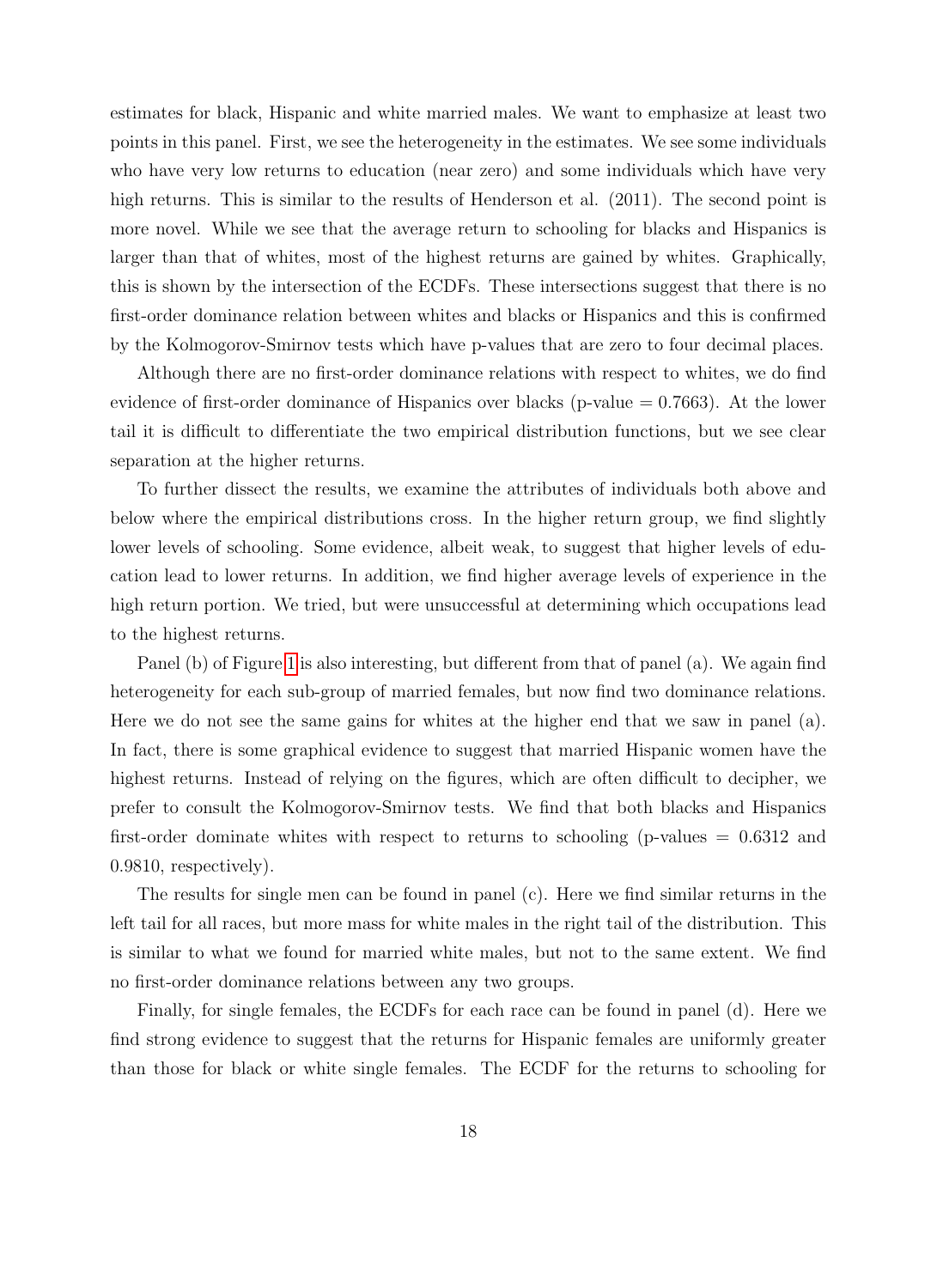single Hispanic females appears to lie to the right of the other two curves. This result is confirmed by the Kolmogorov-Smirnov test where we have p-values of 0.9992 and 0.9901 and hence fail to reject the null of first-order dominance for larger Hispanic returns over both black and whites, respectively. Note that we do not find a dominance relation for blacks over whites or vice versa. It is obvious from the figure that these curves intersect.

Fixed Levels of Education The results in Figure [1](#page-32-0) help us gain many insights, but they may also hide some features. As we mentioned in Section [4,](#page-12-0) Hispanics on average have lower levels of schooling in our sample. This could be one explanation for their higher average returns. In this section, we look at the returns to schooling for fixed levels of education of interest. Specifically, we take the results from above, but select individuals from each sub-group with a given level of schooling. We consider two groups: those whose highest level of schooling is a high-school diploma and those whose highest level of schooling is a college degree. The analogous figures to that in Figure [1](#page-32-0) can be found in Figures [2](#page-33-0) and [3](#page-34-0) for high school and college, respectively.

Panel (a) of Figure [2](#page-33-0) looks a lot like the corresponding panel in Figure [1.](#page-32-0) Here we have the returns to schooling for married males with a high school diploma. We again find smaller average returns to schooling for whites (0.207 versus 0.221 and 0.219 for blacks and Hispanics, respectively). We also find that the curves cross so that whites often obtain the highest returns to schooling. If we turn our attention to panel (a) of Figure 3, we find the same result. In short, this phenomenon appears to hold for both the full sample as well as the high school graduate and college graduate samples.

For the married female group, we find that the dominance relation no longer exists for Hispanics for high school education, but does for college graduates. For blacks, there are no first-order dominance relationships over whites for fixed years of schooling. In fact, we find that the average returns to schooling are actually relatively similar across the two schooling distinctions. This downplays the higher returns for 'less advantageous' groups, but does not eliminate it. For the high school graduate case, the average return for married females for blacks, Hispanics and whites are 0.219, 0.228 and 0.214, respectively. For the college degree case, those numbers are 0.165, 0.172 and 0.178. One benefit of pointing out these numbers is to show that higher levels of education are associated with lower returns.

The single male case also does not appear to differ among the schooling levels. In fact, panel (c) in each figure looks similar. We see that the empirical distributions are difficult to distinguish from one another at lower returns, but whites appear to have more gains in the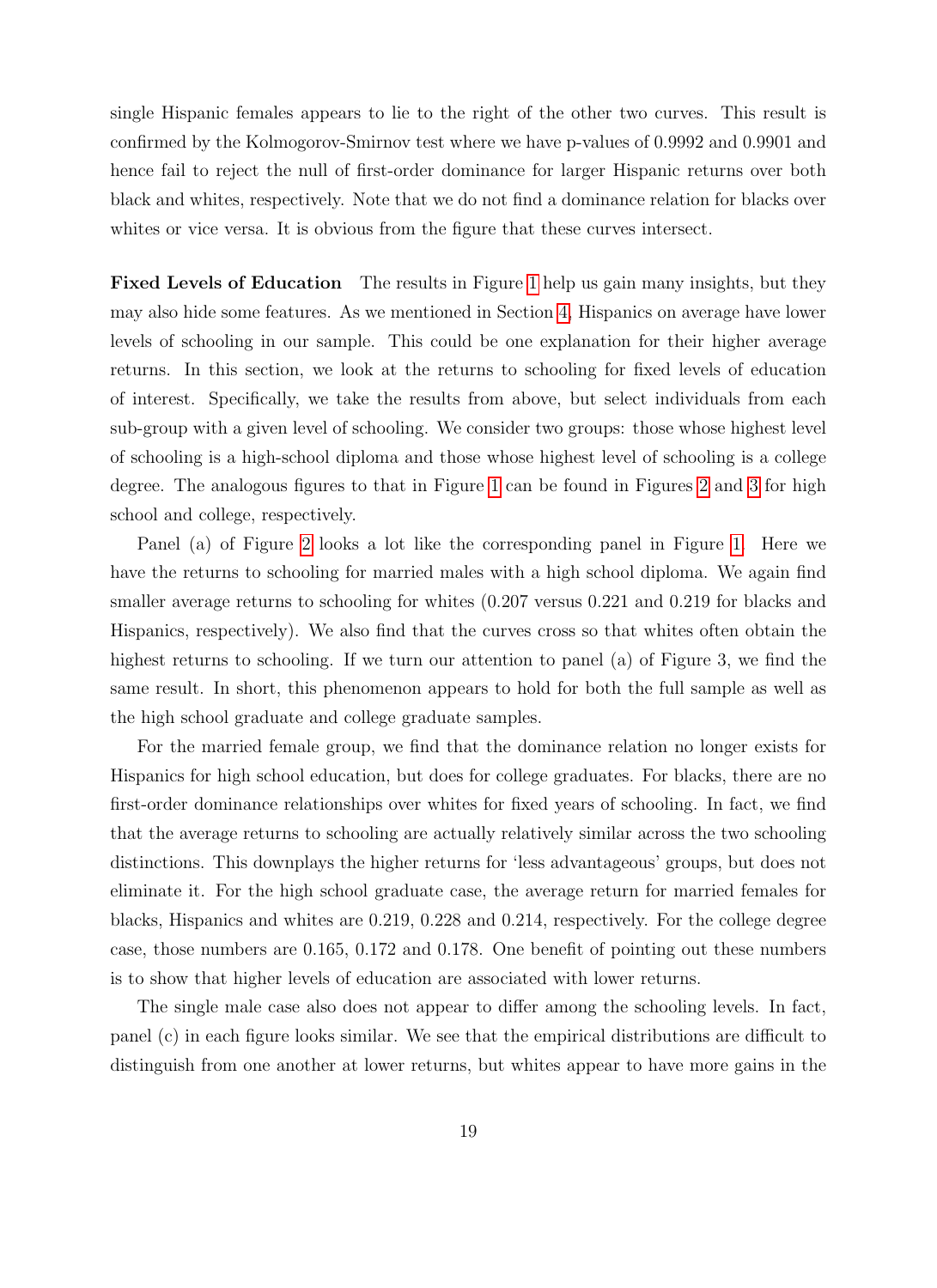higher returns portion. In other words, the right tail of the empirical distribution for whites is thicker.

The most interesting case is for single females. In Figure [1,](#page-32-0) we find uniform dominance for Hispanic single female returns to schooling over other groups. When we focus solely on high school graduates, we see the ECDF for Hispanics is to the right of the others for lower levels of returns to schooling, but less than that of whites for higher returns to schooling. In fact, this result looks much more like that for married men. Although it is to a lesser degree, it is clear that there is no longer a uniform dominance for Hispanic single females. The p-value for the Kolmogorov-Smirnov test is relatively small  $(0.1912)$  $(0.1912)$  $(0.1912)$ .<sup>9</sup> For college graduates, we continue to see lower returns to be more prominent for Hispanics, but now see that the higher returns are similar for Hispanics and whites. That being said, we again find a dominance relation (p-value  $= 0.9411$ ).

In summary, some of the results for the full sample continued to hold, but some did not. For example, married males looked very similar in each of the figures. On the other hand, the uniform dominance we found for Hispanic single females over the other two groups did not hold for high-school graduates, but continued to hold over whites for college graduates. Similarly, for Hispanic married females, we found uniformly higher returns for the full sample and the college graduate sample over that of white married females. The last two sets of results suggests that we should devote future research efforts towards finding the determinants of high returns to college degrees for Hispanic females.

#### <span id="page-21-0"></span>5.2.3 Local-Linear Least-Squares

We have mentioned our preference to go with the local-constant estimator, but given the benefits of local-linear estimators relative to local-constant estimators it makes sense to examine the local-linear results as well. Appendix B gives the local-linear results for our application. In general, the main findings do not change much. We find higher returns for minorities males, but no cases of dominance. We also find higher returns for minority women and the same dominance relations as for the local-constant case.

As for the differences between the local-constant and local-linear estimates, we also found evidence for stochastic dominance of returns to schooling for black women with college degrees over white women with college degrees. For men, the primary difference is that we no longer find the larger returns for white married males for the local-linear case.

<sup>&</sup>lt;sup>9</sup> In the stochastic dominance literature it is common to use the cut-off value of one-half (0.50) for p-values (e.g., Eren and Henderson, 2008).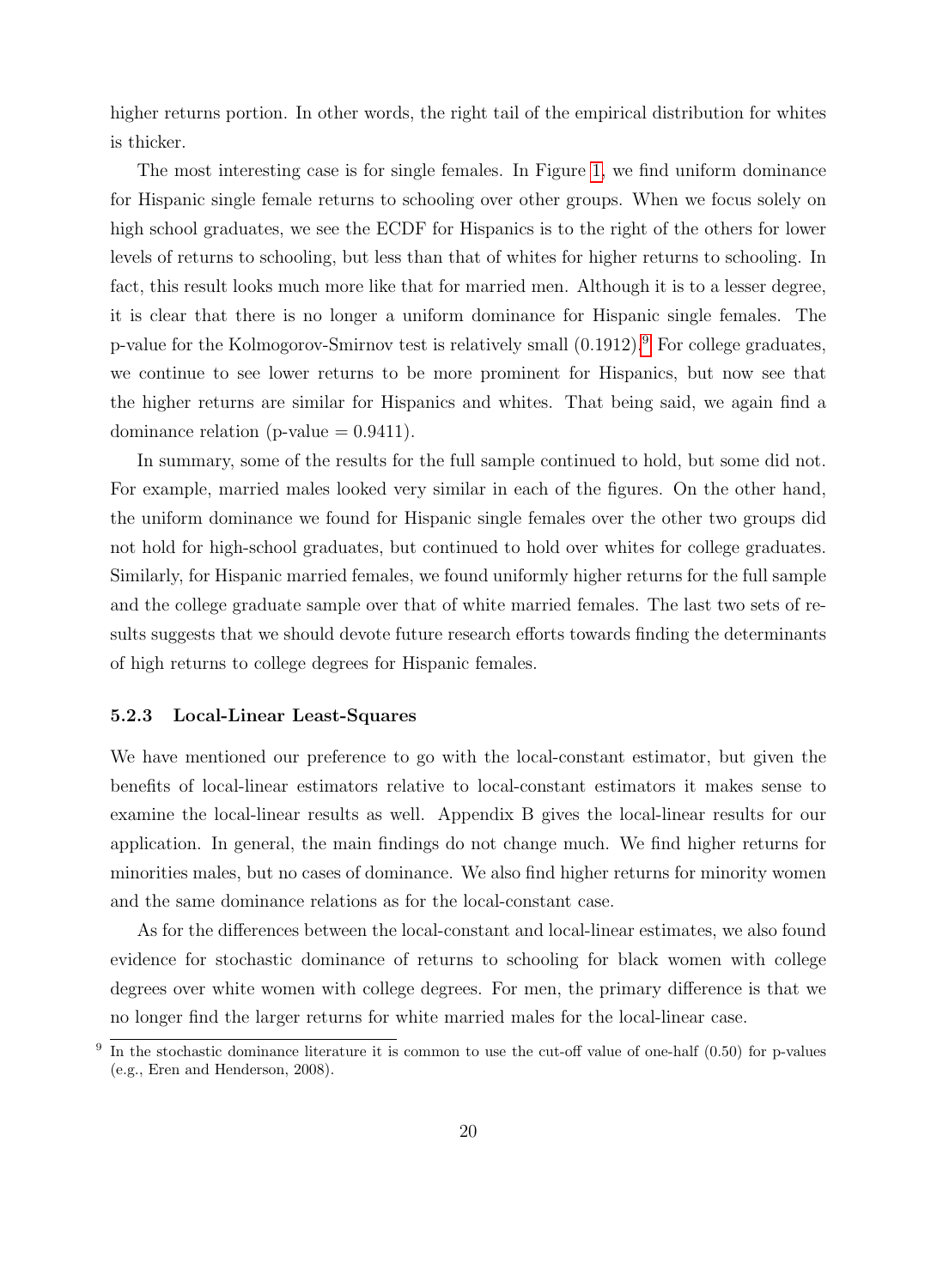One difference that occurred over most subgroups was the tendency for negative returns from a portion of the sample. This result is similar to what was found in Henderson et al. (2011) who also used a local-linear estimator. However, Henderson et al. (2011) used a cross-validation routine which often leads to more variability in the estimates. That being said, given the relatively small proportion of negative estimates (for most cases), it is unclear whether this difference is economically meaningful.

In summary, we find that the majority of our findings do not change when using a locallinear estimator. This not only gives us some faith in the empirical exercise, but also for the performance of our proposed local-constant gradient oracle estimator.

#### 5.2.4 Hispanic Females

Given the interesting results for Hispanic women, we decided to look a bit closer. We could think of many ways to parse the results, but focus on ethnicity. It has been argued (Landale et al., 2006) that excluding geographical origin in a study of Hispanics will fail to capture important cultural differences. Mexicans, Puerto Ricans and Cubans are the three major Hispanic groups with the largest US-born populations (Duncan et al., 2006). We will look at these three along with a generic category for Central and South America.

We first divide the estimated returns to schooling values among the individual's (ancestral) country of origin and we further divide these sub-subsamples via marital status and among different education levels as we did above. Table [4](#page-38-0) gives median and mean education levels for each group: Mexicans, Puerto Ricans, Cubans and South/Central Americans. The results are in line with the findings from the literature. Cubans tend to have notably high levels of education and Mexicans tend to have the lowest schooling levels (Schneider et al., 2006). The descriptive statistics for Mexicans are similar to those of the pooled sample as they constitute over half the sample.

The returns to education for both married and single Hispanic females are given in Table [5.](#page-39-0) For each education level, Mexican and Cuban married females get smaller returns than the related single female subgroups. The opposite result holds true for Puerto Rican and Central/South American women. This result deserve more attention.

It is also interesting to consider the impact of citizenship (noting that Puerto Rico is a US territory). Noting that we have a control for this in our regressions, for example, we see that nearly 60% of married Mexican female college graduates are citizens while only 50% are so for high school graduates. Around one quarter of married Cuban women with college degrees are citizens in our sample and this statistic is roughly one fifth for high school graduates.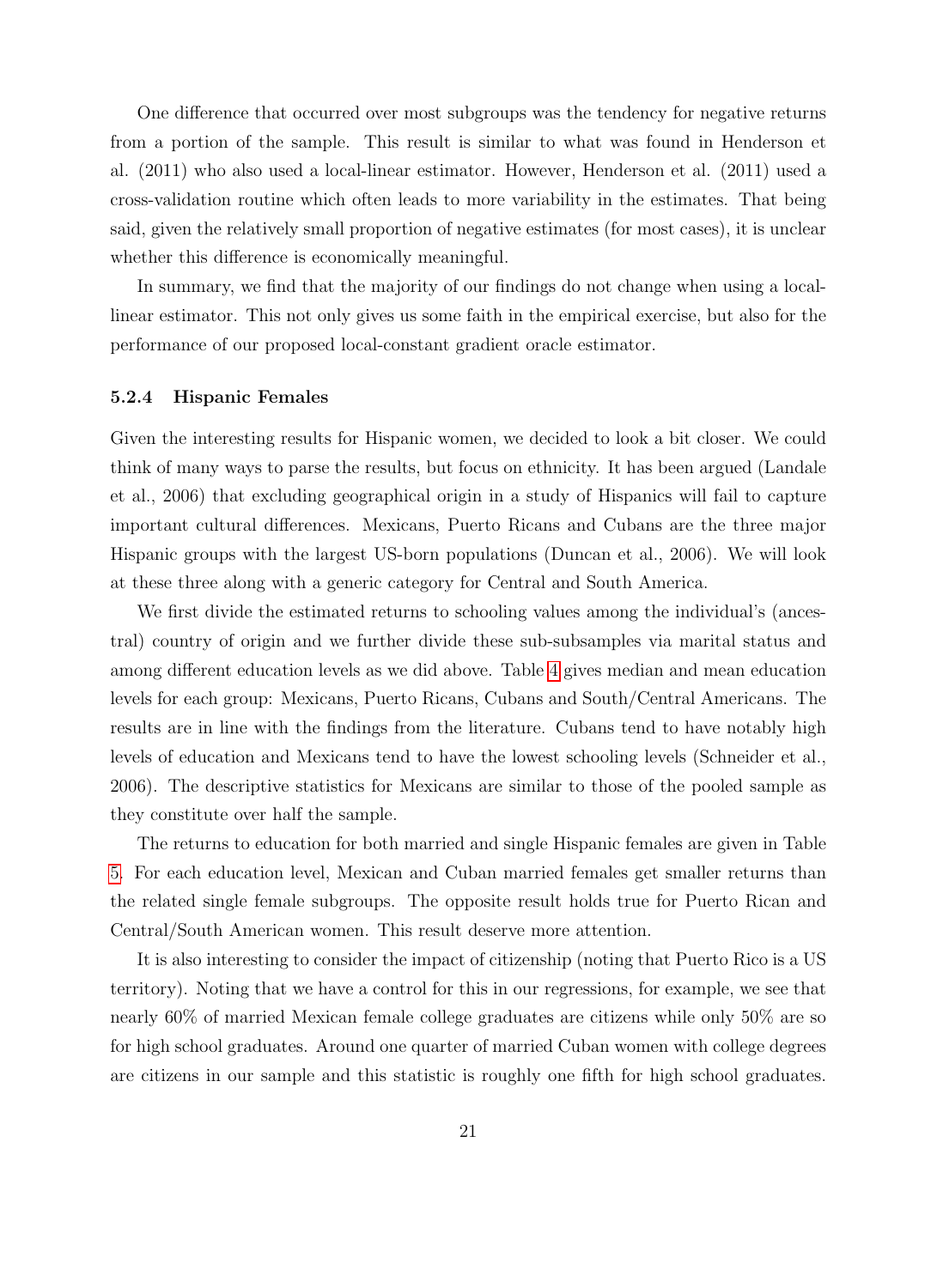Central/South Americans have even lower percentages of 20 and 10, respectively. This may be one explanation for the lower median returns for married Mexican women.

### 5.3 Note on Endogeneity

As pointed out in Henderson et al. (2011), the econometric literature has yet to develop an approach which will adequately address endogeneity when the effects are heterogeneous. Specifically, they argue that we may need a unique instrument for each sub-group. This is potentially feasible, but even if we were able to find such a set of instruments, we would need to address potential heterogeneity within each sub-group. In other words, if the returns to education vary across individuals, the instrumental variable (IV) estimates give higher weight to those individuals more effected by the chosen instrument (Card, 2001; Imbens and Angrist, 1994). Thus, it may be the case that the IV results are more problematic than helpful (Harmon et al., 2003; Koop and Tobias, 2004). Harmon et al. (2003) further argue that ability bias and measurement error often cancel each other out; which leaves no advantage for an IV model. Ignoring these potential problems, we could also take the word of Card (2008) who notes that the existing evidence from IV estimations are often quite similar to the least-squares results. Given these potential problems, we leave the endogeneity question for future research.

## 6 Conclusion

In this paper, we used a partially linear additive nonparametric model to model to study the returns to schooling literature. Using the 2010 March CPS data, we estimated a Mincer style model. We estimated twelve separate regressions based on race, sex and martial status and found significant heterogeneity both within and between groups. Similar to past research, we found that blacks and Hispanics had higher returns on average. Different from past research, we were able to find some cases of uniformly higher returns. For example, in our full sample, we failed to reject the null of first-order stochastic dominance for the returns of both single and married Hispanic females over corresponding white females. That being said, this result depends upon the level of education. When we only looked at females whose highest level of education was a high-school diploma, we no longer found first-order dominance. However, that dominance showed up again when looking at females holding college degrees. In our male cases, we found higher returns on average for blacks and Hispanics, but found the highest returns predominantly belonged to whites. This shows the importance of looking at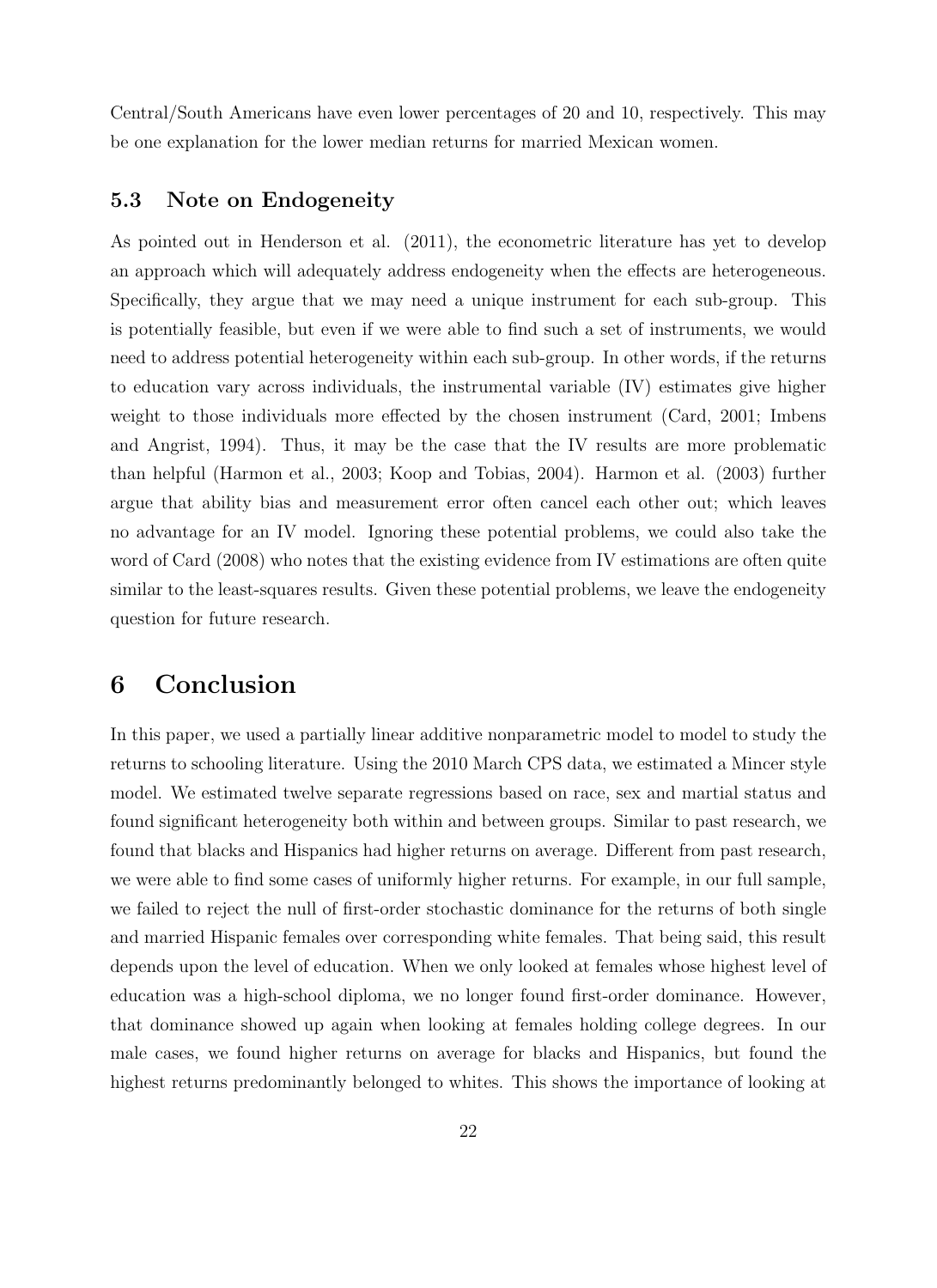heterogeneity and examining the entire distribution of gradient estimates.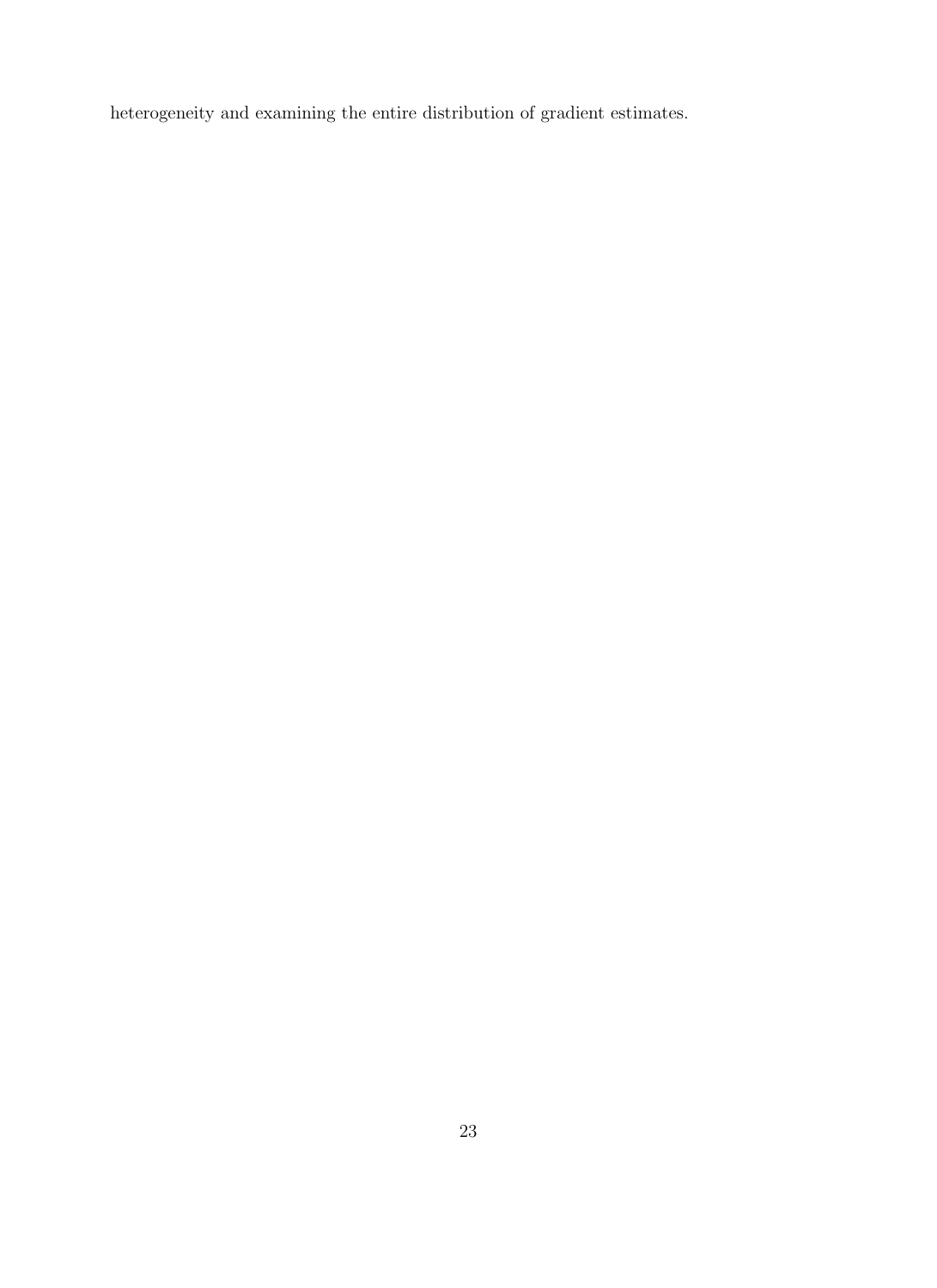## References

- [1] Basu R., Ullah A. 1992. Chinese Earnings-Age Profile: A Nonparametric Analysis. Journal of International Trade and Economic Development. 1: 151-165.
- [2] Becker GS. 1964. Human Capital, A Theoretical and Empirical Analysis, with Special Reference to Education. Columbia University Press: New York.
- [3] Belman D., Heywood J. 1991. Sheepskin effects in the return to education. Review of Economics and Statistics. 720-724.
- [4] Brand J.E., Xie Y. 2010. Who Benefits from College? Evidence for Negative Selection in Heterogeneous Economic Returns to Higher Education. American Sociological Review. 75: 273-302.
- [5] Buchinsky M. 1998. The Dynamics of Changes in the Female Wage Distribution in the USA: A Quantile Regression Approach. Journal of Applied Econometrics. 13: 1-30.
- [6] Buja A., Hastie T.J., Tibshirani R.J. 1989. Linear Smoothers and Additive Models. Annals of Statistics. 17: 453-555.
- [7] Cai Z. 2002. A Two-Stage Approach to Additive time-series Models. Statistica Neerlandica. 56: 415-433.
- [8] Cai Z., Fan J. 2000. Average Regression Surface for Dependent Data. Journal of Multivariate Analysis. 75: 112-142.
- [9] Cai Z., Masry E. 2000. Nonparametric Estimation of Additive Nonlinear ARX timeseries: Local Linear Fitting and Projection. Econometric Theory. 16: 465-501.
- [10] Card D. 2008. Returns to Schooling. In S. N. Durlauf, L. E. Blume (Eds.). The New Palgrave Dictionary of Economics Second Edition. Palgrave Macmillan.
- [11] Card D. 1999. The Causal Effect of Education on Earnings. In O. Ashenfelter, D. Card (Eds.). Handbook of Labor Economics. Elsevier: Amsterdam.
- [12] Card D. 2001. Estimating The Return to Schooling: Progress on Some Persistent Econometric Problems. Econometrica. 69: 1127-1160.
- [13] Card D., Lemieux T. 2001. Can Falling Supply Explain the Rising Return to College for Younger Males? Quarterly Journal of Economics. 705-746.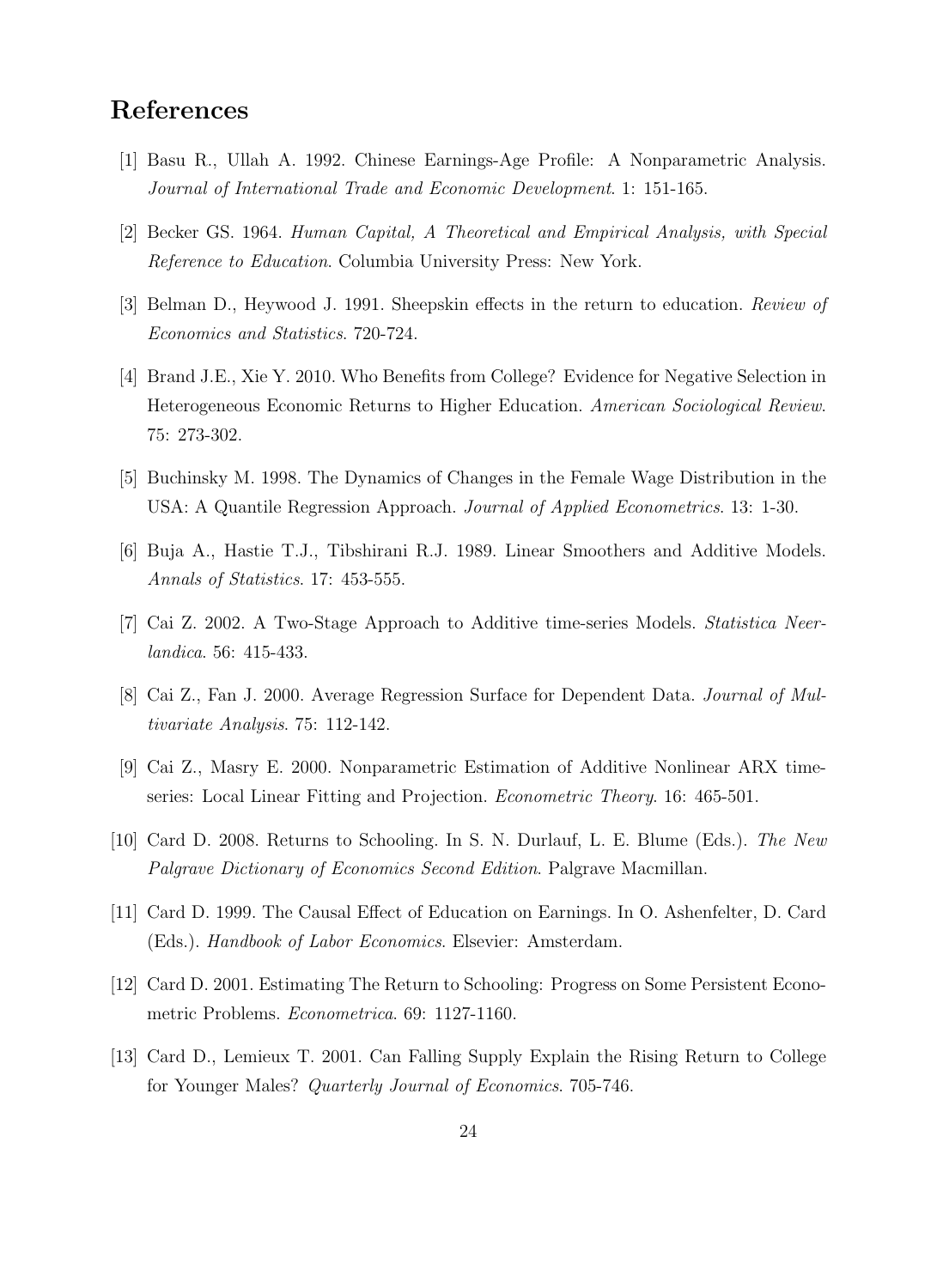- [14] Card D., Krueger A.B. 1992a. Does School Quality Matter: Returns to Education and the Characteristics of Public Schools in the United States. Journal of Political Economy. 100: 1-40.
- [15] Card D., Krueger A.B. 1992b. School Quality and Black-White Relative Earnings: A Direct Assessment. *Quarterly Journal of Economics*. 107: 151-200.
- [16] Duncan B., Hotz V. J., Trejo S. J. 2006. Hispanics in the U.S. Labor Market In Tienda M., Mitchell F. (Eds.). *Hispanics and Future of America*. The National Academies Press: Washington D.C.
- [17] Eren O., Henderson D.J. 2008. The Impact of Homework on Student Achievement. Econometrics Journal. 11: 326-348.
- [18] Griliches Z. 1977. Estimating the Returns to Schooling: Some Econometric Problems. Econometrica. 45: 1-22.
- [19] Harmon C., Hogan V., Walker I. 2003. Dispersion in the Economic Return to Schooling. Labour Economics. 10: 205-214.
- [20] Heckman J., Lochner L., Todd P. 2003. Fifty Years of Mincer Earnings Regressions. Technical Report 9732, National Bureau of Economic Research.
- [21] Heckman J., Lochner L., Todd P. 2006. Earnings Functions, Rates of Return and Treatment Effects: The Mincer Equation and Beyond. In E.A. Hanushek and F. Welch (Eds.). Handbook of the Economics of Education. 1: 307-458.
- [22] Heckman J., Lochner L., Todd P. 2008. Earnings Functions and Rates of Return. Journal of Human Capital. 2: 1-31.
- [23] Heckman J., Polachek S.W. 1974. Empirical Evidence on Functional Form of the Earnings Schooling Relationship. Journal of the American Statistical Association. 69: 350- 354.
- [24] Henderson D.J., Maasoumi E. 2014. Searching for rehabilitation in nonparametric regression models with exogenous treatment assignment. In J.S. Racine, L. Su and A. Ullah (Eds.). Oxford Handbook of Nonparametric and Semiparametric Econometrics and Statistics. 501-520.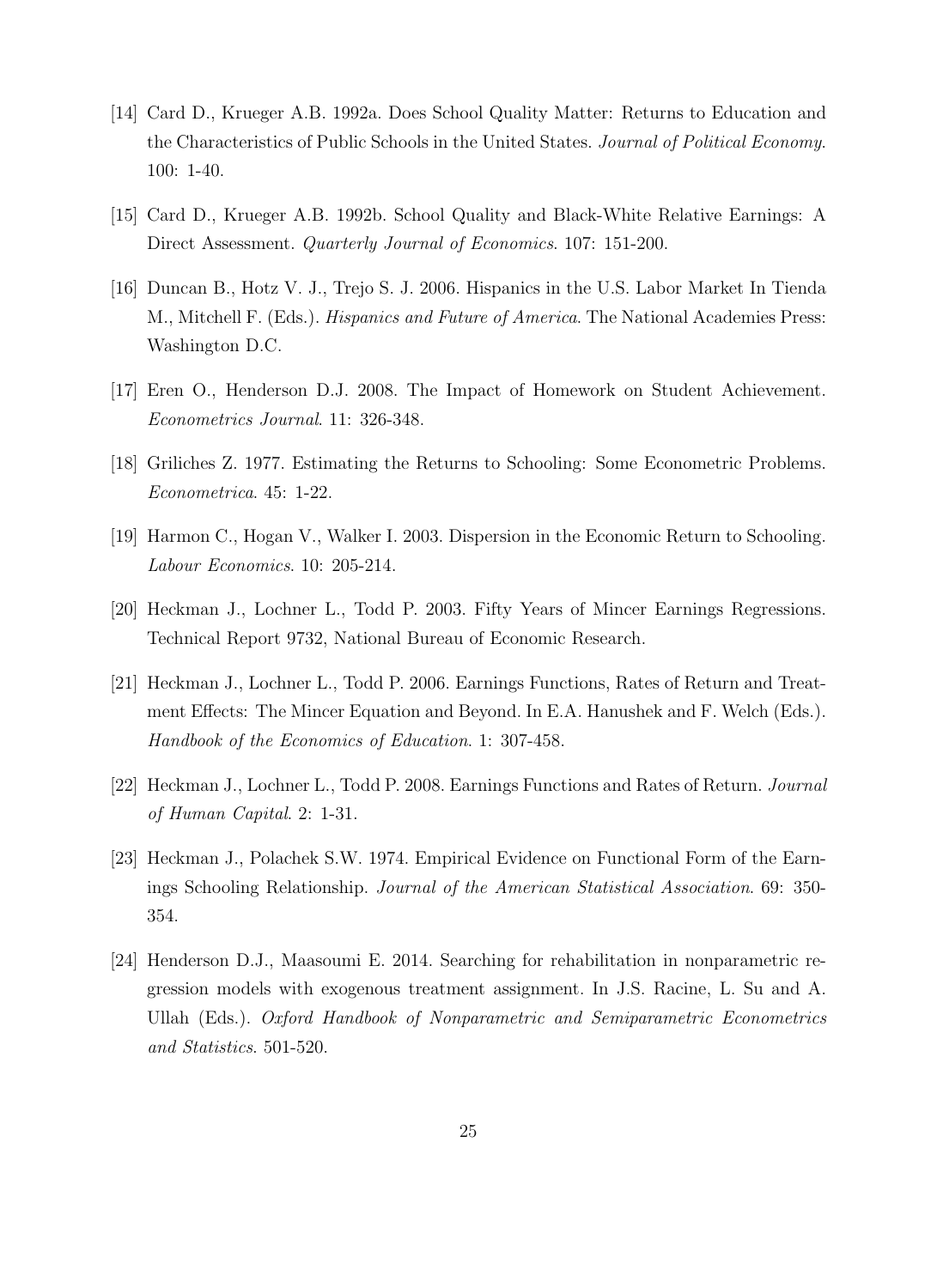- [25] Henderson D.J., Parmeter C.F. 2014. Applied Nonparametric Econometrics. Cambridge University Press: New York.
- [26] Henderson D.J., Polachek S.W., Wang L. 2011. Heterogeneity in Schooling Rates of Return. Economics of Education Review. 30: 1202-1214.
- [27] Horowitz J.L. 2009. Semiparametric and Nonparametric Methods in Econometrics. Springer-Verlag: New York.
- [28] Imbens G., Angrist J. 1994. Identification and Estimation of Local Average Treatment Effects. Econometrica. 62: 467-476.
- [29] Kim W., Linton O.B., Hengartner N.W. 1999. A Computationally Efficient Estimator for Additive Nonparametric Regression with Bootstrap Confidence Intervals. Journal of Computational and Graphical Statistics. 8: 278-297.
- [30] King M., Tertilt M. 2003. IPUMS-CPS: An Integrated Version of the March Current Population Survey 1962-2002. Historical Methods. 36: 35-40.
- [31] King M., Ruggles S., Alexander J. T., Flood S., Genadek K., Schroeder M.B., Trampe B., Vick R. 2010. Integrated Use Microdata Series, Current Population Survey: Version 3.0. [Machine-Readable Database]. Minneapolis: University of Minnesota.
- [32] Koop G., Tobias J. 2004. Learning About Heterogeneity in Returns to Schooling. Journal of Applied Econometrics. 19: 827-849.
- [33] Landale N. S.,Oropesa R. S., Bradatan C. 2006. Hispanic Families in the United States: Family Structure and Process in an Era of Family Change. In Tienda M., Mitchell F. (Eds.). Hispanics and Future of America. The National Academies Press: Washington D.C.
- [34] Lemieux T., Card D. 2001. Education, earnings, and the 'Canadian G.I. Bill'. Canadian Journal of Economics. 34: 313-344.
- [35] Li Q., Racine J. 2007. Nonparametric Econometrics: Theory and Practice. Princeton University Press: Princeton.
- [36] Linton O. 1997. Efficient Estimation of Additive Nonparametric Regression Models. Biometrika. 84: 469-474.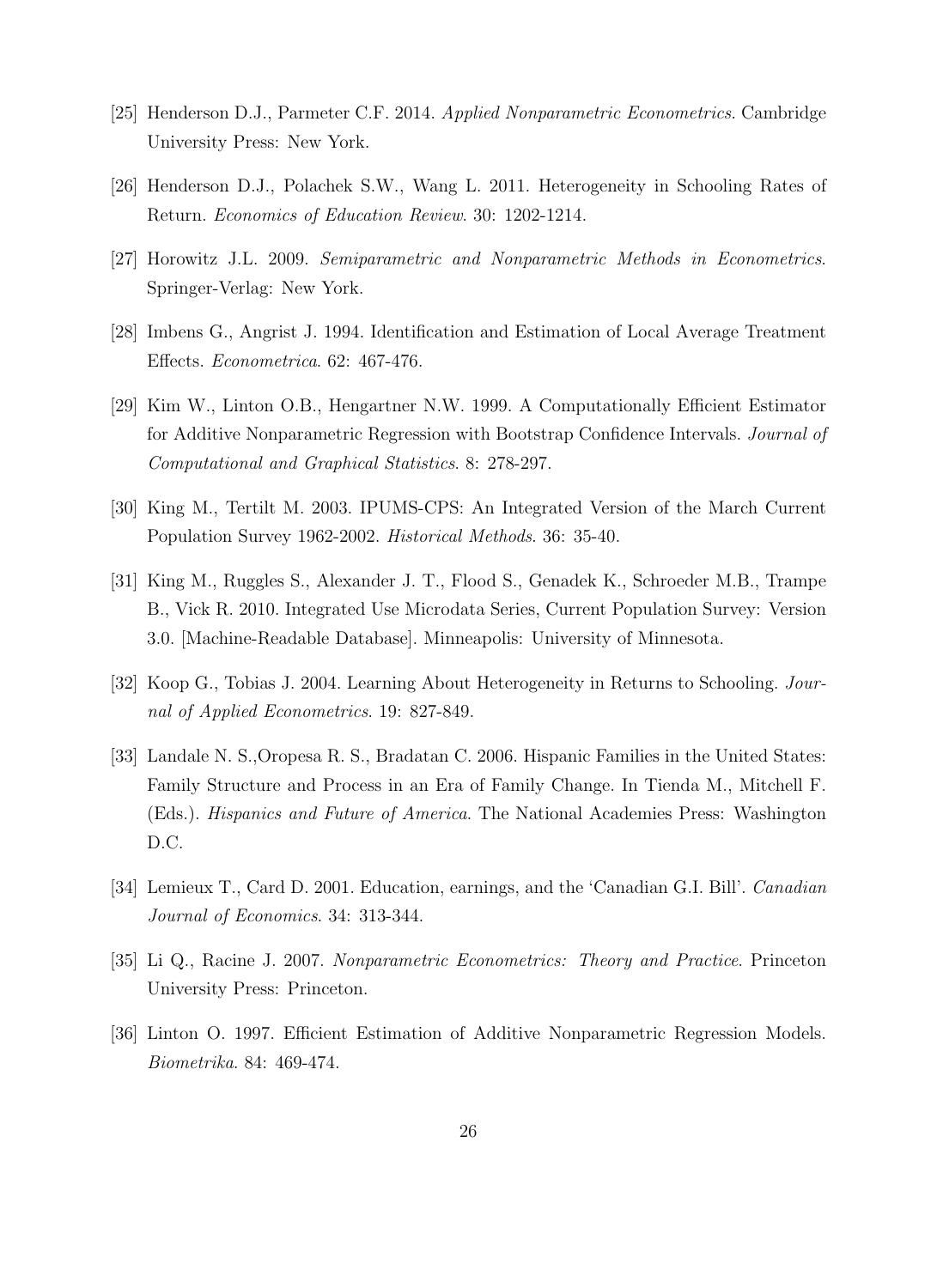- [37] Linton O. 2000. Efficient Estimation of Generalized Additive Nonparametric Regression Models. Econometric Theory. 16: 502-523.
- [38] Linton O., Mammen E. 2008. Nonparametric Transformation to White Noise. Journal of Econometrics. 142: 241-264.
- [39] Linton O., Nielsen J. P. 1995. A Kernel Method of Estimating Structured Nonparametric Regression Based on Marginal Integration. Biometrika. 82: 93-100.
- [40] Mammen E., Linton O., Nielsen J. 1999. The Existence and Asymptotic Properties of a Backfitting Projection Algorithm under Weak Conditions. Annals of Statistics. 27: 1443-1490.
- [41] Mammen E., Park B.U., Schienle M. 2012. Additive Models: Extensions and Related Models. Handbook of Applied Nonparametric and Semiparametric Econometrics and Statistics. L. Su, J. Racine and A. Ullah (Eds.), Oxford University Press: Oxford.
- [42] Manzan S., Zerom D. 2005. Kernel Estimation of a Partially Linear Additive Model. Statistics and Probability Letters. 72: 313-322.
- [43] Martins F.O.M. 2001. Parametric and Semiparametric Estimation of Sample Selection Models: An Empirical Application to the Female Labor Force in Portugal. *Journal of* Applied Econometrics. 16: 23-39.
- [44] Martins-Filho C., Yang K. 2007. Finite Sample Performance of Kernel-Based Regression Methods for Nonparametric Additive Models under Common Bandwidth Selection Criterion. Journal of Nonparametric Statistics. 19: 23-62.
- [45] Masry E. 1996. Multivariate Local Polynomial Regression Estimation for time-series: Uniform Strong Consistency and Rates. Journal of time-series Analysis. 17: 571-599.
- [46] Masry E., Fan J. 1997. Local Polynomial Estimation of Regression Functions for Mixing Processes. Scandinavian Journal of Statistics. 24: 165-179.
- [47] Mincer J. 1974. Schooling, Experience, and Earnings. Columbia University Press: New York.
- [48] Murphy K.M., Welch F. 1990. Empirical Age-Earnings Profiles. Journal of Labor Economics. 8: 202-209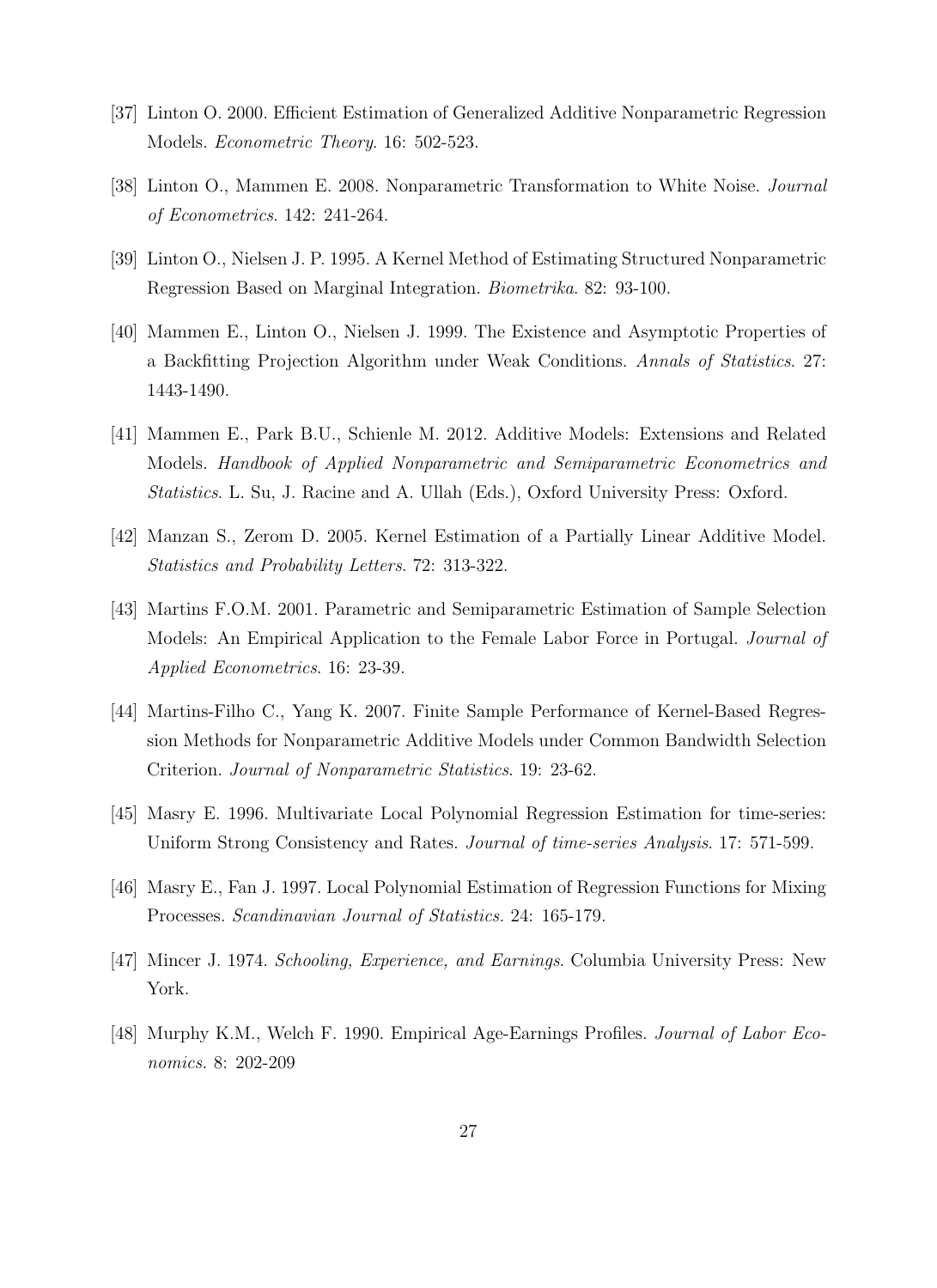- [49] Newey W. 1994. Kernel Estimation of Partial Means. Econometric Theory. 10: 233-253.
- [50] Pagan A., Ullah A. 1999. Nonparametric Econometrics. Cambridge University Press.
- [51] Park J.H. 1994. Estimation of Sheepskin Effects and Returns to Schooling Using the Old and the New CPS Measures of Educational Attainment. Working Paper #338, Princeton University (Industrial Section).
- [52] Polachek S.W. 1975. Differences in Expected Post-School Investment and Determinant of Market Wage Differentials. International Economic Review. 16: 451-470.
- [53] Polachek S.W. 2008. Earnings Over the Life Cycle: The Mincer Earnings Function and Its Applications. Foundations and Trends in Microeconomics. 4: 165-272.
- [54] Robinson P.M. 1988. Root-n Consistent Semiparametric Regression. Econometrica. 56: 931–954.
- [55] Schick A. 1996. Root-n Consistent and Efficient Estimation in Semiparametric Additive Regression Models. Statistics and Probability Letters. 30: 45-51.
- [56] Severance-Lossin, E., Sperlich, S., 1999. "Estimation of derivatives for additive separable models, " Statistics, 33, 241-265.
- [57] Schneider B., Martinez S., Owens A. 2006. Barriers to Educational Opportunities for Hispanics in the United States. In Tienda M., Mitchell F. (Eds.). Hispanics and Future of America. The National Academies Press: Washington D.C.
- [58] Spence, M. 1973. Job Market Signaling. Quarterly Journal of Economics. 87: 355-374.
- [59] Stock J.H., Watson M.W. 2007. Introduction to Econometrics. Addison Wesley: Boston.
- [60] Stone C. 1980. Optimal Rates of Convergence for Nonparametric Estimators. Annals of Statistics. 8: 1348-1360.
- [61] Stone C. 1985. Additive Regression and Other Nonparametric Models. Annals of Statistics. 13: 689-705.
- [62] Tjøstheim D., Auestad B. 1990. Identification of Nonlinear time-series: First-Order Characterization and Order Determination. Biometrika. 77: 669-687.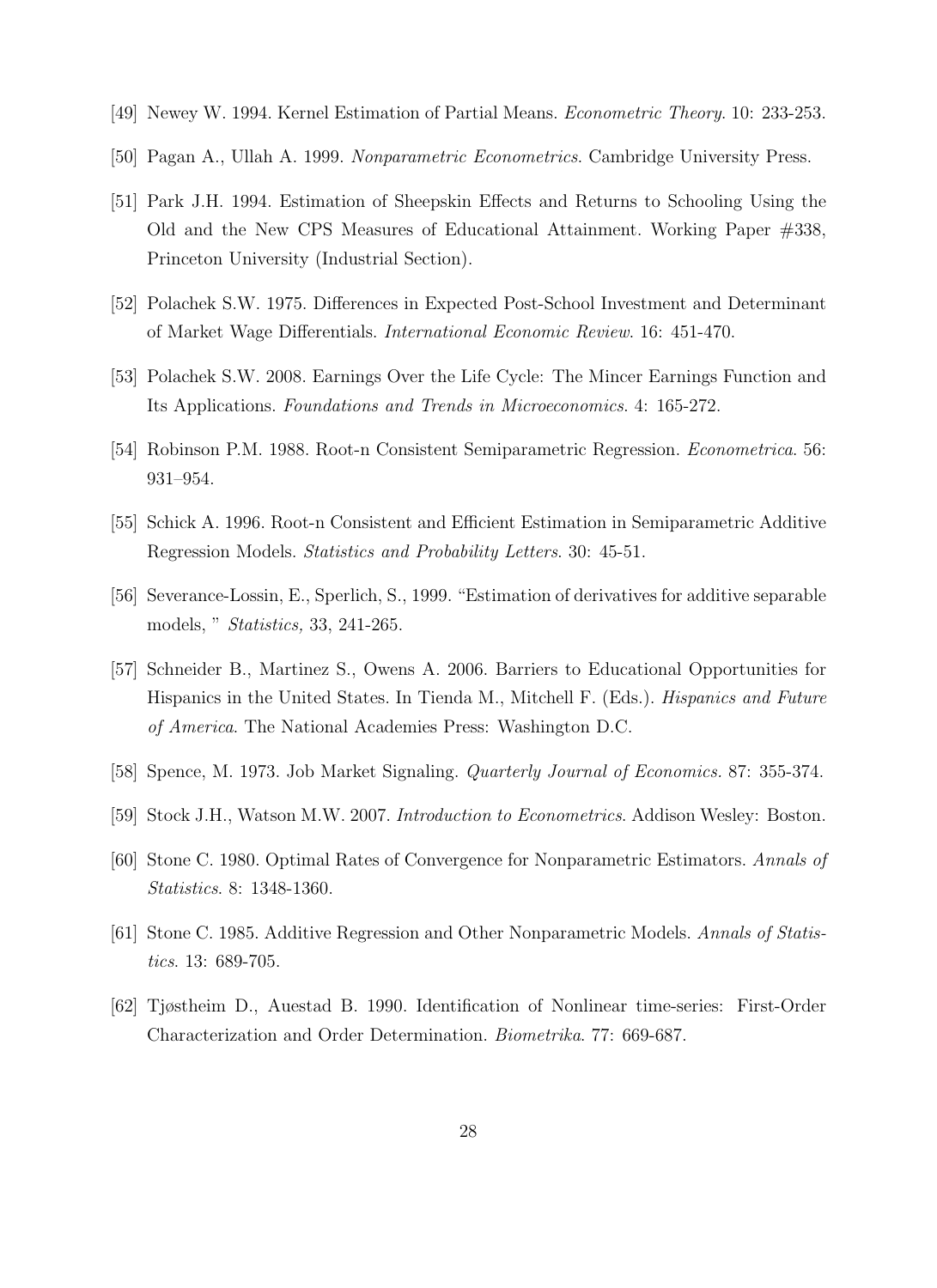- [63] Tjøstheim D., Auestad B. 1994. Nonparametric Identification of Nonlinear time-series Projections. Journal of the American Statistical Association. 89: 1389-1409.
- [64] Ullah, A. 1985. Specification Analysis of Econometric Models. Journal of Quantitative Economics. 1: 187-209.
- [65] Welch F. 1973. Black and White Differences in Returns to Schooling. American Economic Review. 63: 893-907.
- [66] Xiao Z., Linton O.B., Carroll R.J., Mammen E. 2003. More Efficient Local Polynomial Estimation in Nonparametric Regression With Autocorrelated Errors. Journal of the American Statistical Association. 98: 980-992.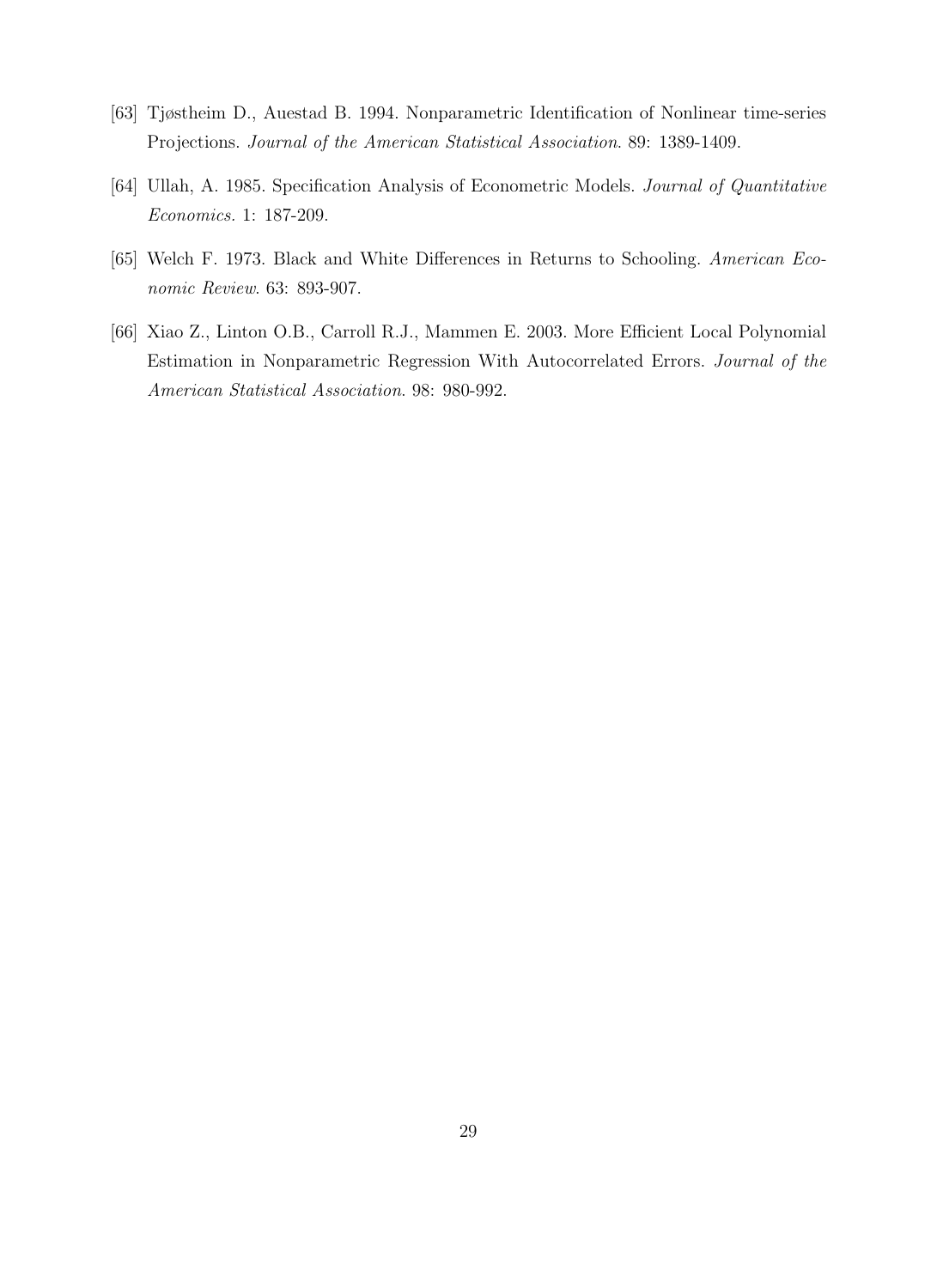Yang, L., Sperlich, S., Hardle, W. 2003. "Derivative estimation and testing in generalized additive models," Journal of Statistical Planning and Inference, 115, 521-542.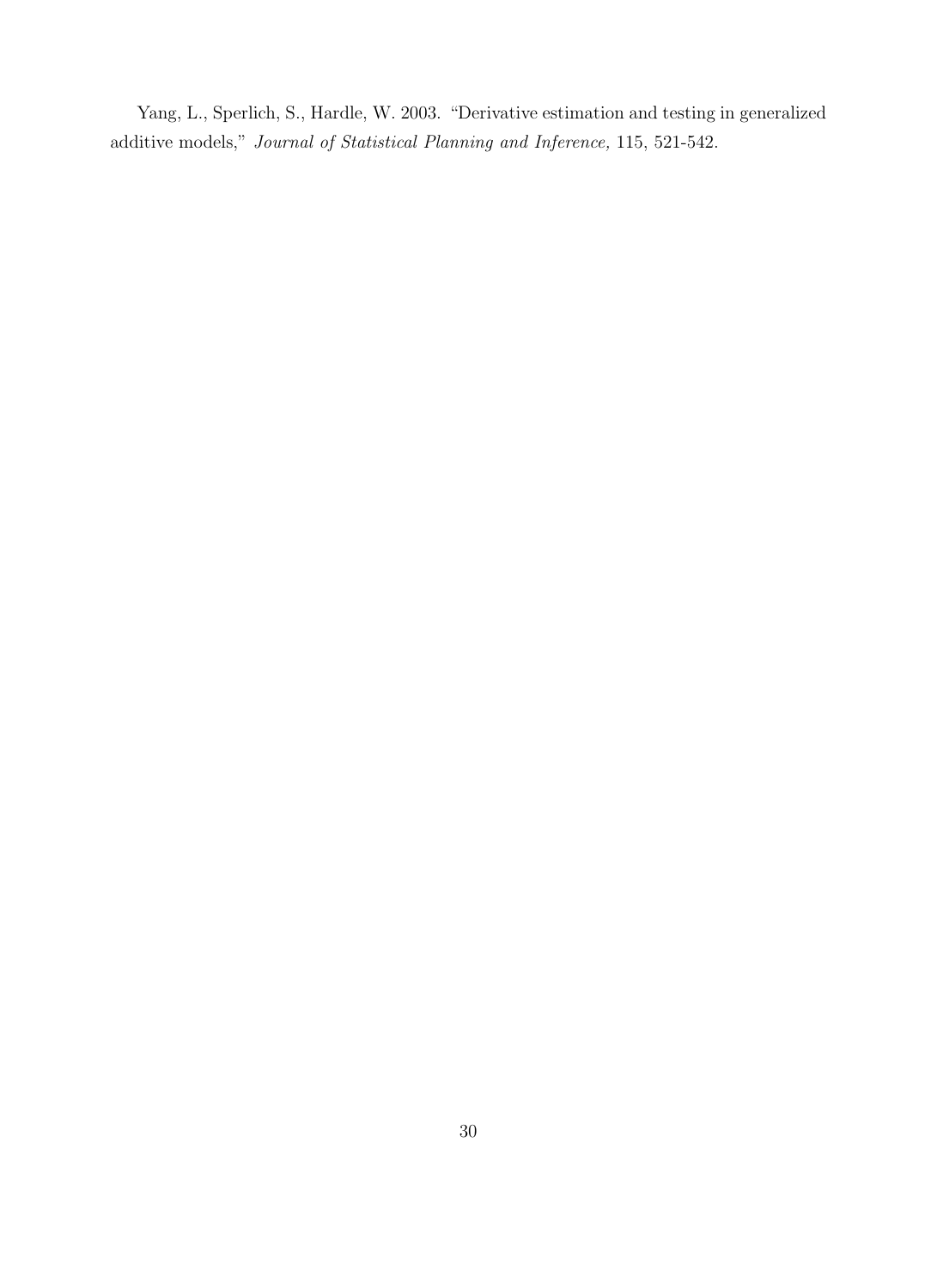<span id="page-32-0"></span>

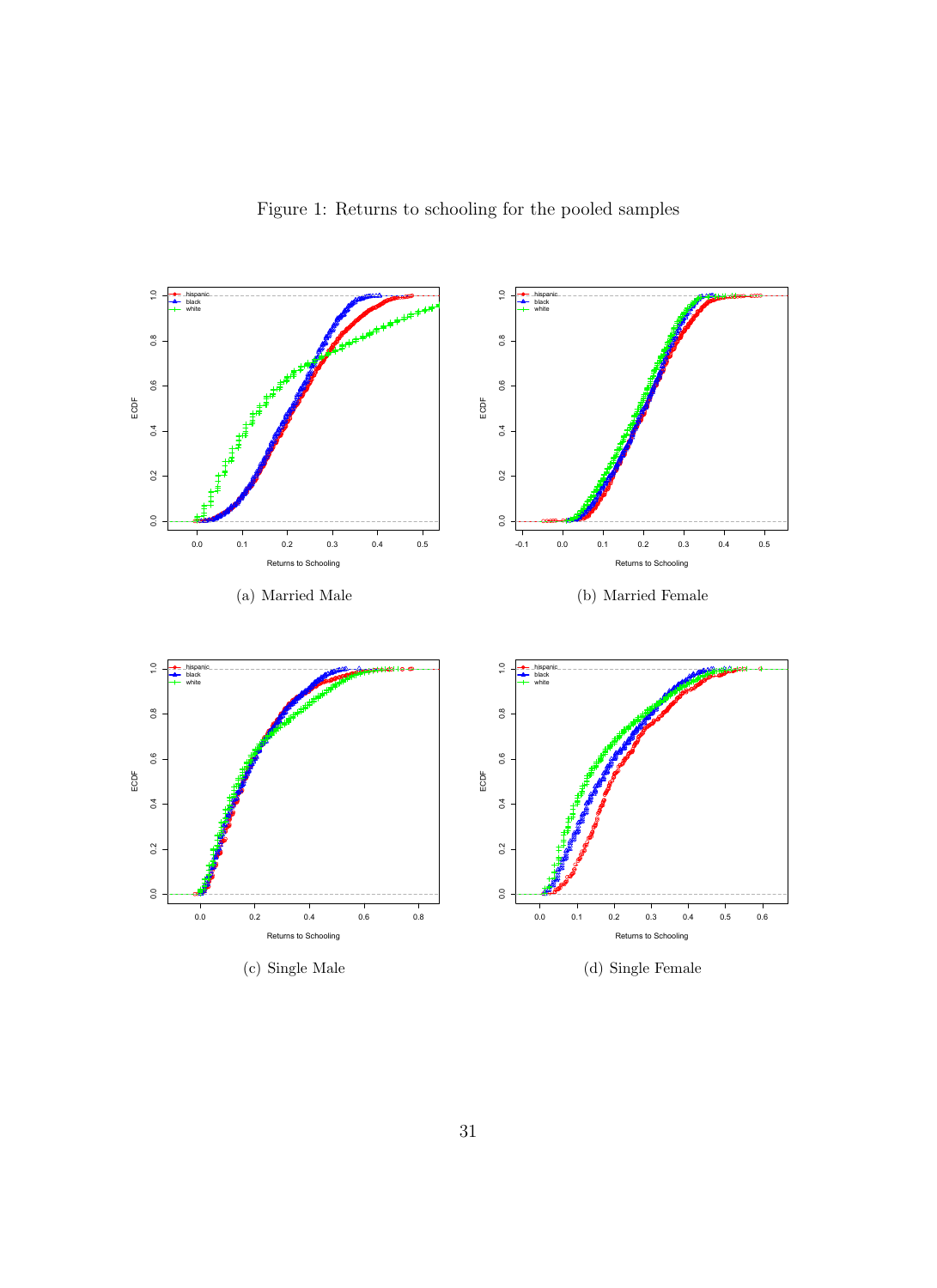<span id="page-33-0"></span>

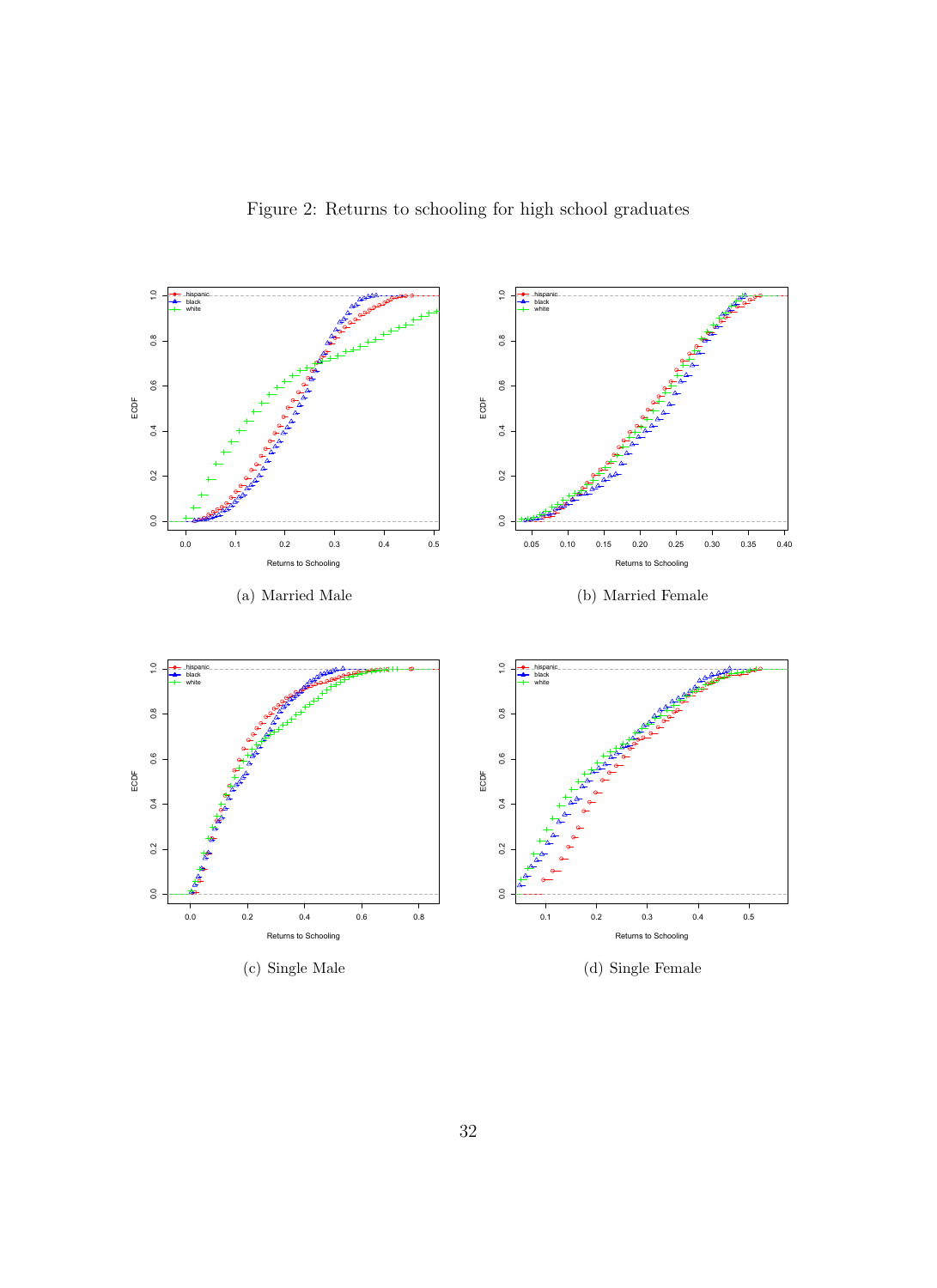<span id="page-34-0"></span>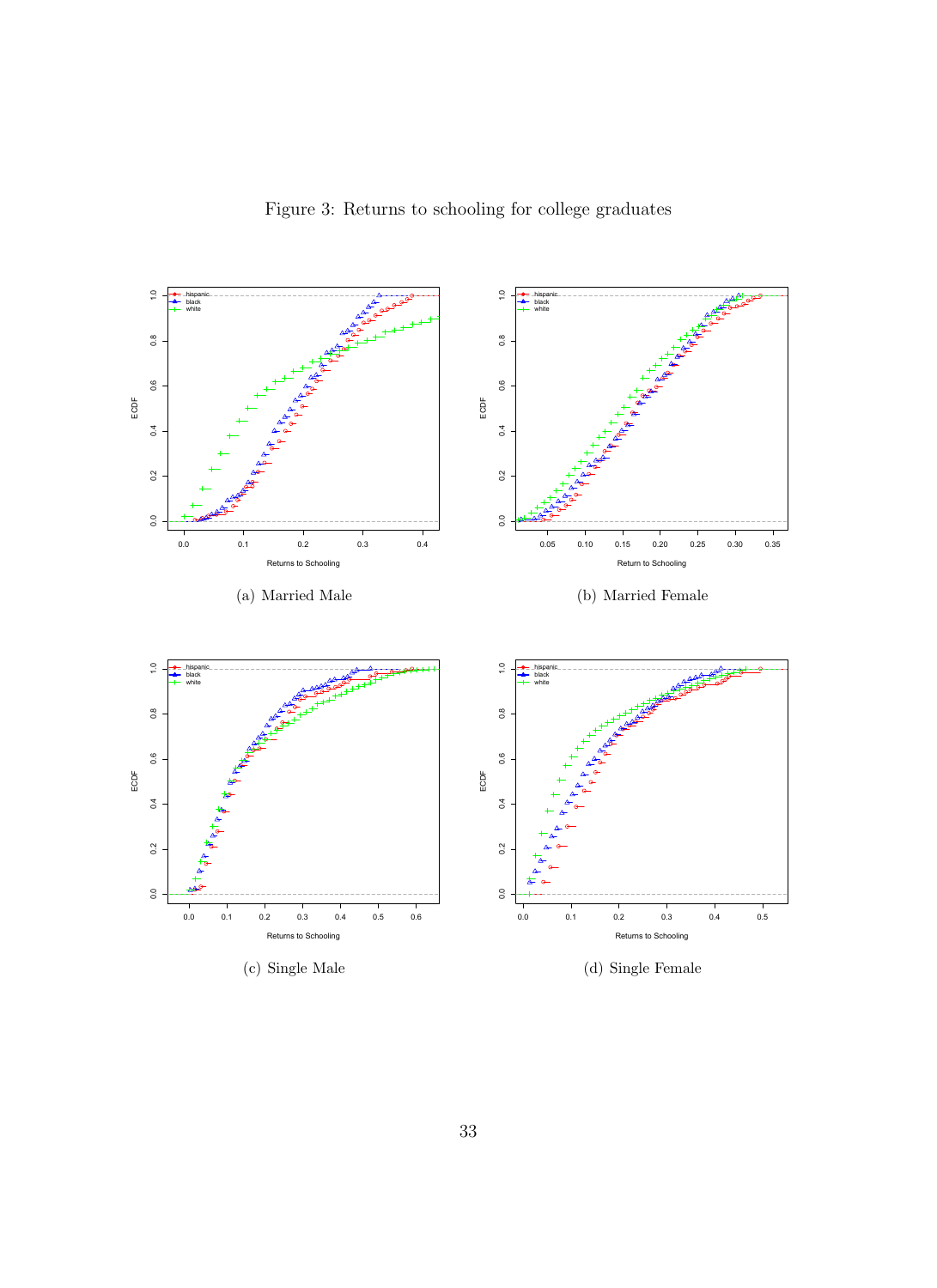|              |       | Married Male |          | Married Female |              |          |       | Single Male  |          | Single Female |              |          |
|--------------|-------|--------------|----------|----------------|--------------|----------|-------|--------------|----------|---------------|--------------|----------|
| Variable     | White | <b>Black</b> | Hispanic | White          | <b>Black</b> | Hispanic | White | <b>Black</b> | Hispanic | White         | <b>Black</b> | Hispanic |
| Schooling    |       |              |          |                |              |          |       |              |          |               |              |          |
| Median       | 14    | 13           | 12       | 14             | 13           | 12       | 13    | 13           | 12       | 14            | 13           | 13       |
| Mean         | 14.41 | 13.71        | 12.03    | 14.28          | 14.00        | 12.53    | 13.77 | 13.28        | 11.97    | 14.63         | 13.77        | 12.90    |
| Std Dev      | 2.51  | 2.25         | 3.14     | 2.35           | 2.33         | 3.31     | 2.25  | 2.12         | 2.67     | 2.30          | 2.18         | 2.82     |
| Experience   |       |              |          |                |              |          |       |              |          |               |              |          |
| Median       | 24    | 26           | 22       | 23             | 24           | 22       | 9     | 13           | 10       | 9             | 15           | 12       |
| Mean         | 24.02 | 25.34        | 23.01    | 23.04          | 23.18        | 21.89    | 12.72 | 15.43        | 11.95    | 12.67         | 16.54        | 14.44    |
| Std Dev      | 10.19 | 10.13        | 10.28    | 9.84           | 9.67         | 10.02    | 10.66 | 10.93        | 9.04     | 9.86          | 10.28        | 9.898    |
| ln(Earnings) |       |              |          |                |              |          |       |              |          |               |              |          |
| Median       | 2.97  | 2.74         | 2.59     | 2.70           | 2.57         | 2.42     | 2.57  | 2.42         | 2.27     | 2.54          | 2.44         | 2.34     |
| Mean         | 3.00  | 2.75         | 2.61     | 2.68           | 2.62         | 2.43     | 2.58  | 2.47         | 2.34     | 2.57          | 2.47         | 2.37     |
| Std Dev      | 0.64  | 0.62         | 0.63     | 0.59           | 0.58         | 0.59     | 0.64  | 0.63         | 0.63     | 0.60          | 0.58         | 0.58     |
| $\, n$       | 16941 | 1576         | 3293     | 10869          | 1233         | 1981     | 4337  | 962          | 1757     | 2946          | 1323         | 1017     |

<span id="page-35-0"></span>Table 1: Descriptive statistics for our sample. Median and mean values are reported in the table along with the standard deviation and sample size for each sub-group.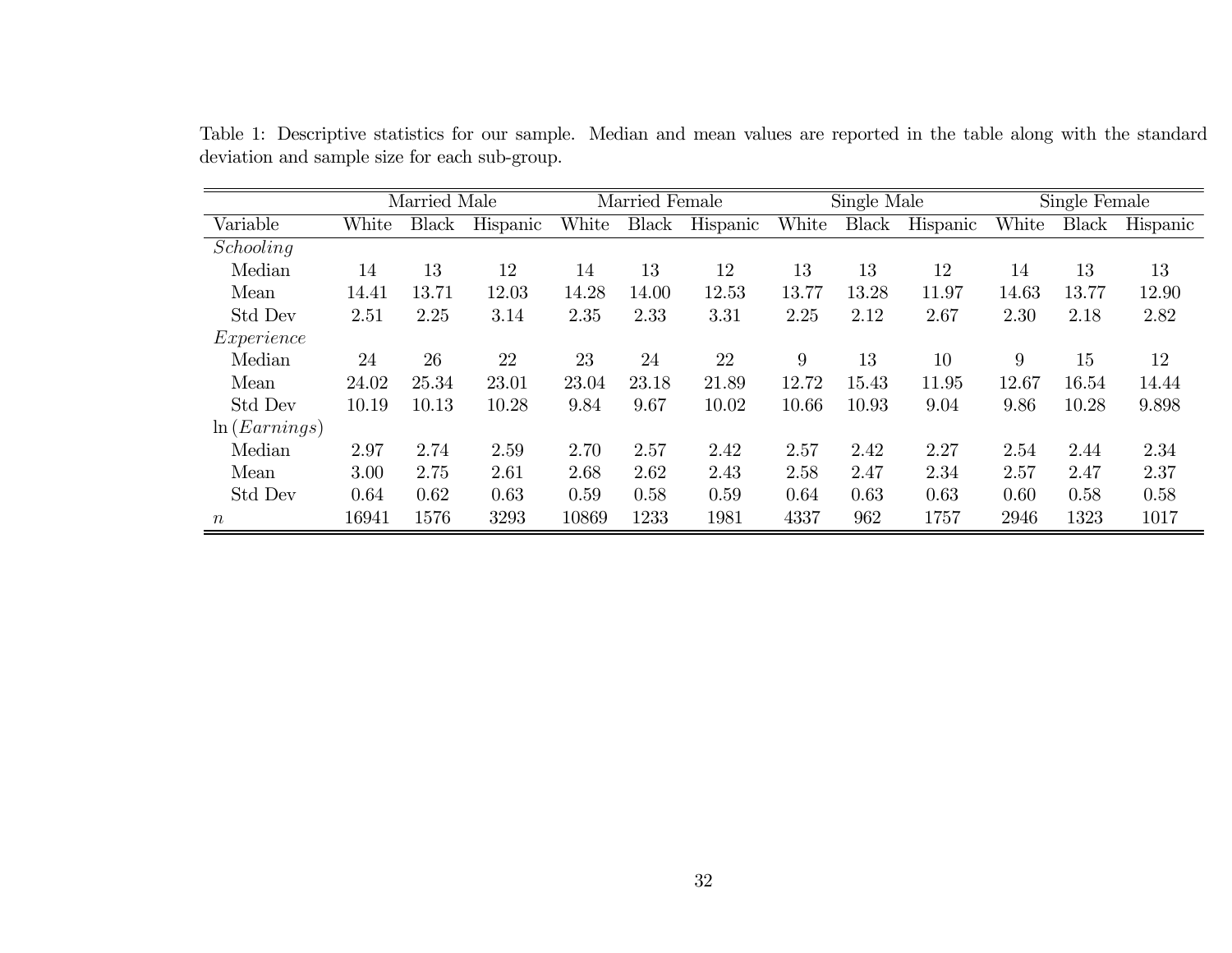|                |        | Married Male |          | Married Female |              |           |        | Single Male  |          | Single Female |              |           |
|----------------|--------|--------------|----------|----------------|--------------|-----------|--------|--------------|----------|---------------|--------------|-----------|
| Model          | White  | <b>Black</b> | Hispanic | White          | <b>Black</b> | Hispanic  | White  | <b>Black</b> | Hispanic | White         | <b>Black</b> | Hispanic  |
|                | 0.1029 | 0.1035       | 0.0776   | 0.1144         | 0.1121       | 0.0893    | 0.0966 | 0.1305       | 0.0701   | 0.1159        | 0.1200       | 0.0851    |
|                | 0.0018 | 0.0066       | 0.0034   | 0.0022         | 0.0069       | 0.0043    | 0.0040 | 0.0088       | 0.0057   | 0.0044        | 0.0068       | 0.0068    |
| $\overline{2}$ | 0.1038 | 0.1051       | 0.0785   | 0.1155         | 0.1125       | 0.0922    | 0.0978 | 0.1310       | 0.0704   | 0.1185        | 0.1253       | 0.0901    |
|                | 0.0018 | 0.0066       | 0.0034   | 0.0022         | 0.0069       | 0.0044    | 0.0040 | 0.0088       | 0.0057   | 0.0045        | 0.0070       | 0.0069    |
| 3              | 0.1038 | 0.1050       | 0.0786   | 0.1155         | 0.1130       | 0.0921    | 0.0978 | 0.1312       | 0.0706   | 0.1190        | 0.1253       | 0.0903    |
|                | 0.0018 | 0.0066       | 0.0035   | 0.0022         | 0.0069       | 0.0044    | 0.0040 | 0.0088       | 0.0057   | 0.0045        | 0.0070       | 0.0069    |
| 4              | 0.1014 | 0.1055       | 0.0767   | 0.1150         | 0.1031       | 0.0917    | 0.0943 | 0.1198       | 0.0713   | 0.1127        | 0.1161       | 0.0999    |
|                | 0.0062 | 0.0006       | 0.0350   | 0.0011         | 0.0148       | 0.0349    | 0.0055 | 0.0198       | 0.0404   | 0.0139        | 0.0142       | 0.0371    |
| 5              | 0.3718 | 0.5718       | 0.4292   | 0.1864         | 0.7610       | 0.1584    | 0.2919 | 0.1803       | 0.6105   | 0.3544        | 0.3709       | 0.2355    |
|                | 0.1031 | 0.1659       | 0.2146   | 0.0247         | 0.2506       | 0.0670    | 0.0764 | 0.0397       | 0.2711   | 0.0939        | 0.0973       | 0.0862    |
| 6              | 0.7923 | $-1.2653$    | 1.8828   | 0.4300         | 0.7997       | $-0.0913$ | 0.0502 | 1.4526       | 1.3542   | 0.3354        | $-0.6859$    | $-0.1410$ |
|                | 0.1772 | 0.7827       | 1.6624   | 0.0968         | 0.2469       | 0.1557    | 0.4156 | 1.1338       | 0.7196   | 0.0856        | 0.7507       | 0.3510    |

<span id="page-36-0"></span>Table 2: Median return to schooling estimate across the sub-group for the parametric models. Heteroskedasticity robust standard errors are listed below each median estimate.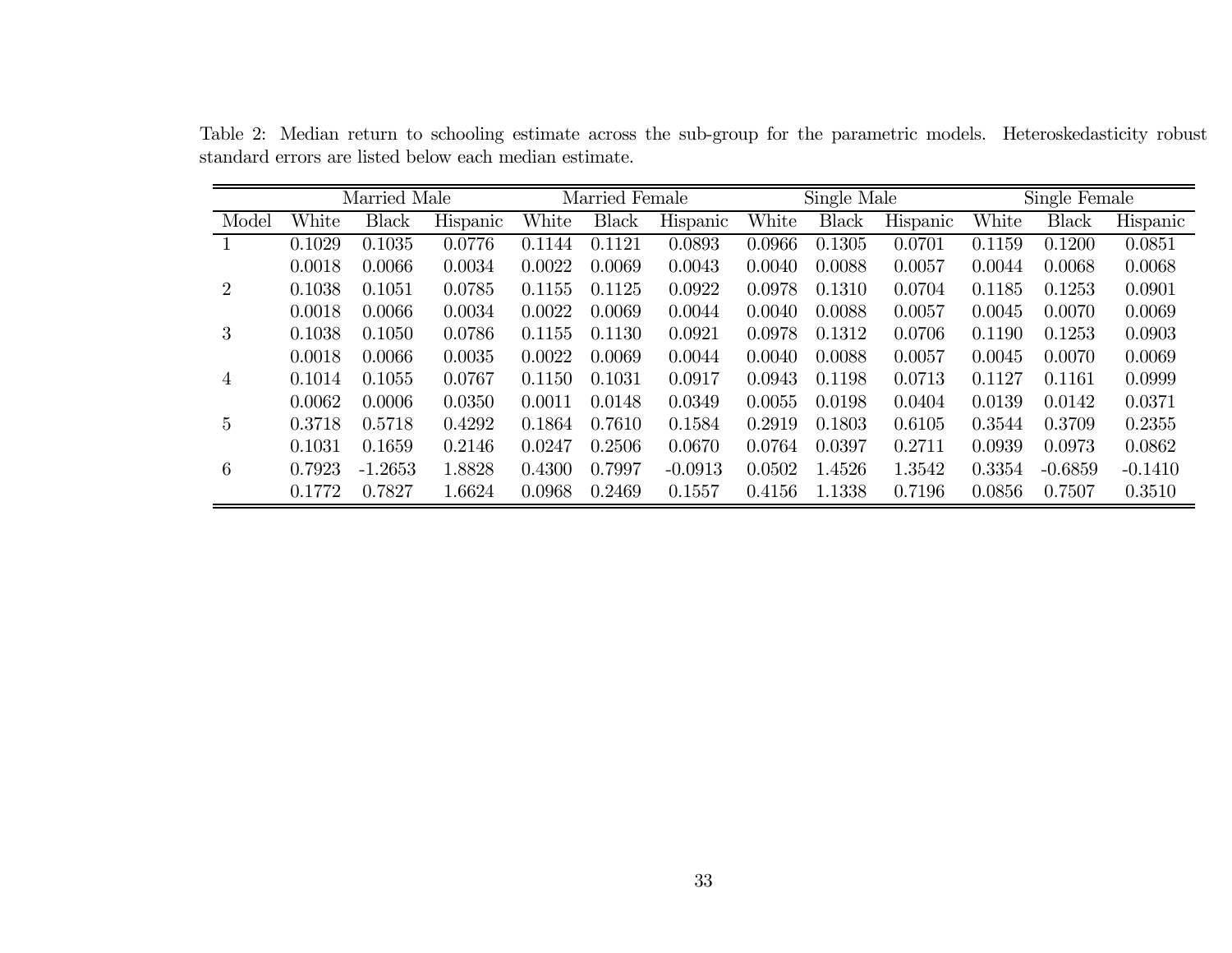|           |         | Married Male |          | Married Female |        |          | Single Male |              |          | Single Female |        |          |
|-----------|---------|--------------|----------|----------------|--------|----------|-------------|--------------|----------|---------------|--------|----------|
|           | White   | <b>Black</b> | Hispanic | White          | Black  | Hispanic | White       | <b>Black</b> | Hispanic | White         | Black  | Hispanic |
| Pooled    |         |              |          |                |        |          |             |              |          |               |        |          |
|           | 0.1378  | 0.2125       | 0.2163   | 0.1900         | 0.2060 | 0.2053   | 0.1387      | 0.1594       | 0.1569   | 0.1186        | 0.1719 | 0.1949   |
|           | 0.0025  | 0.0051       | 0.0041   | 0.0041         | 0.0308 | 0.0041   | 0.0094      | 0.0071       | 0.0064   | 0.0062        | 0.0056 | 0.0844   |
| <b>HS</b> |         |              |          |                |        |          |             |              |          |               |        |          |
|           | 0.21531 | 0.2293       | 0.2062   | 0.2262         | 0.2406 | 0.2183   | 0.1542      | 0.1833       | 0.1540   | 0.1700        | 0.1821 | 0.2117   |
|           | 0.0016  | 0.0054       | 0.0095   | 0.0076         | 0.0778 | 0.0074   | 0.0004      | 0.0081       | 0.0.0054 | 0.0011        | 0.0125 | 0.0114   |
| College   |         |              |          |                |        |          |             |              |          |               |        |          |
|           | 0.1072  | 0.1809       | 0.1892   | 0.1512         | 0.1633 | 0.1666   | 0.1079      | 0.1209       | 0.1208   | 0.0762        | 0.1251 | 0.1512   |
|           | 0.0015  | 0.0044       | 0.0091   | 0.0071         | 0.0764 | 0.0068   | 0.0003      | 0.0054       | 0.0047   | 0.0011        | 0.0115 | 0.0106   |

<span id="page-37-0"></span>Table 3: Median return to schooling estimate across the sub-group for the nonparametric speci fication. Heteroskedasticity robust (wild bootstrapped) standard errors are listed below each median estimate.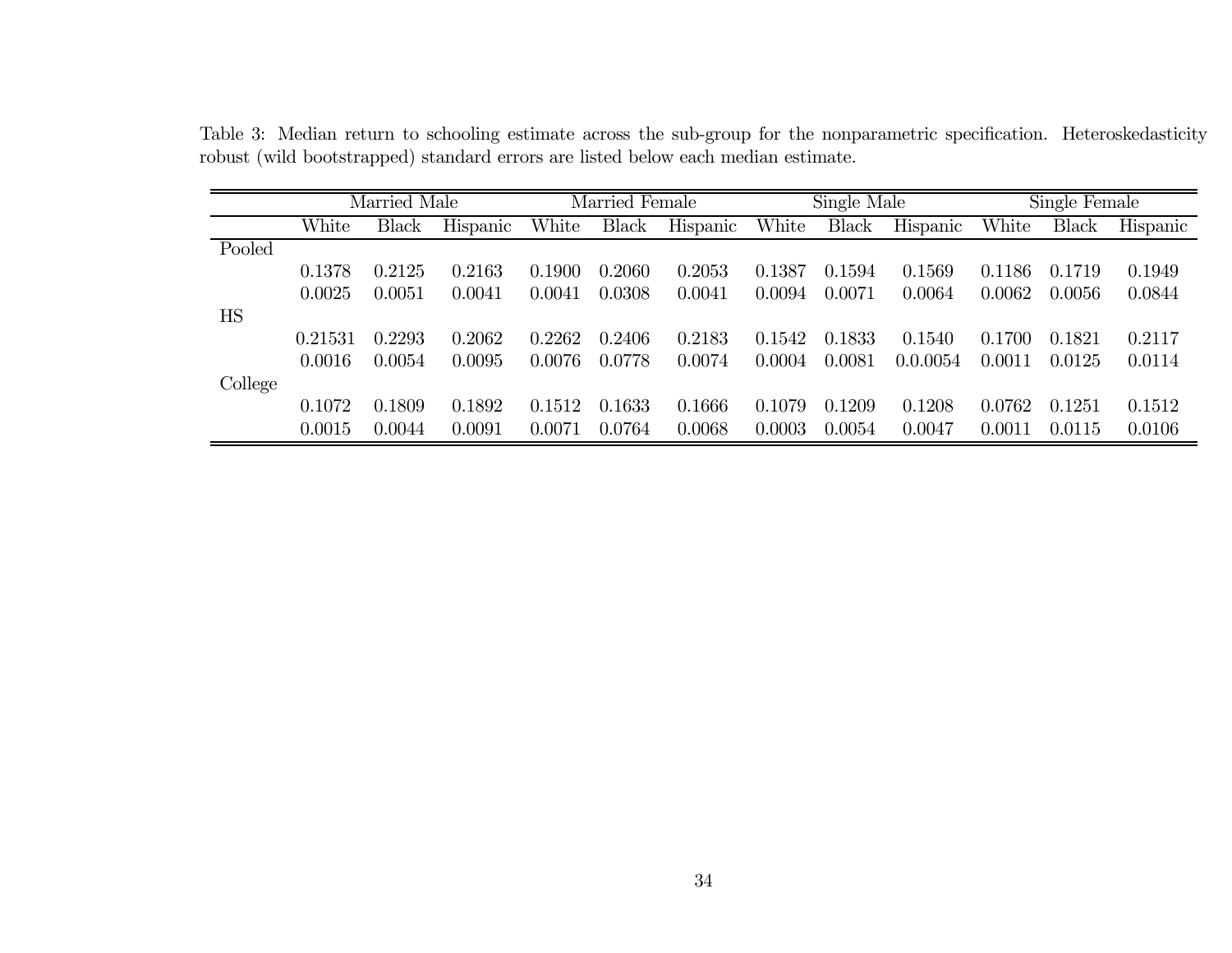|                       |             | Married Female |       | Single Female    |        |       |  |
|-----------------------|-------------|----------------|-------|------------------|--------|-------|--|
| Schooling             | $n_{\rm s}$ | Median         | Mean  | $\boldsymbol{n}$ | Median | Mean  |  |
| Mexico                | 1198        | 12             | 11.95 | 524              | 13     | 12.71 |  |
| Puerto Rico           | 181         | 14             | 14.1  | 141              | 13     | 13.51 |  |
| Cuba                  | 77          | 14             | 14.48 | 36               | 14     | 14.16 |  |
| Central/South America | 396         | 13             | 12.79 | 243              | 12     | 12.62 |  |
| Pooled                | 1981        | 19             | 12.53 | 1017             | 13     | 12.90 |  |

<span id="page-38-0"></span>Table 4: Descriptive statistics for Hispanic females. Median and mean values of schooling are reported in the table along with the sample size for geographic origin.